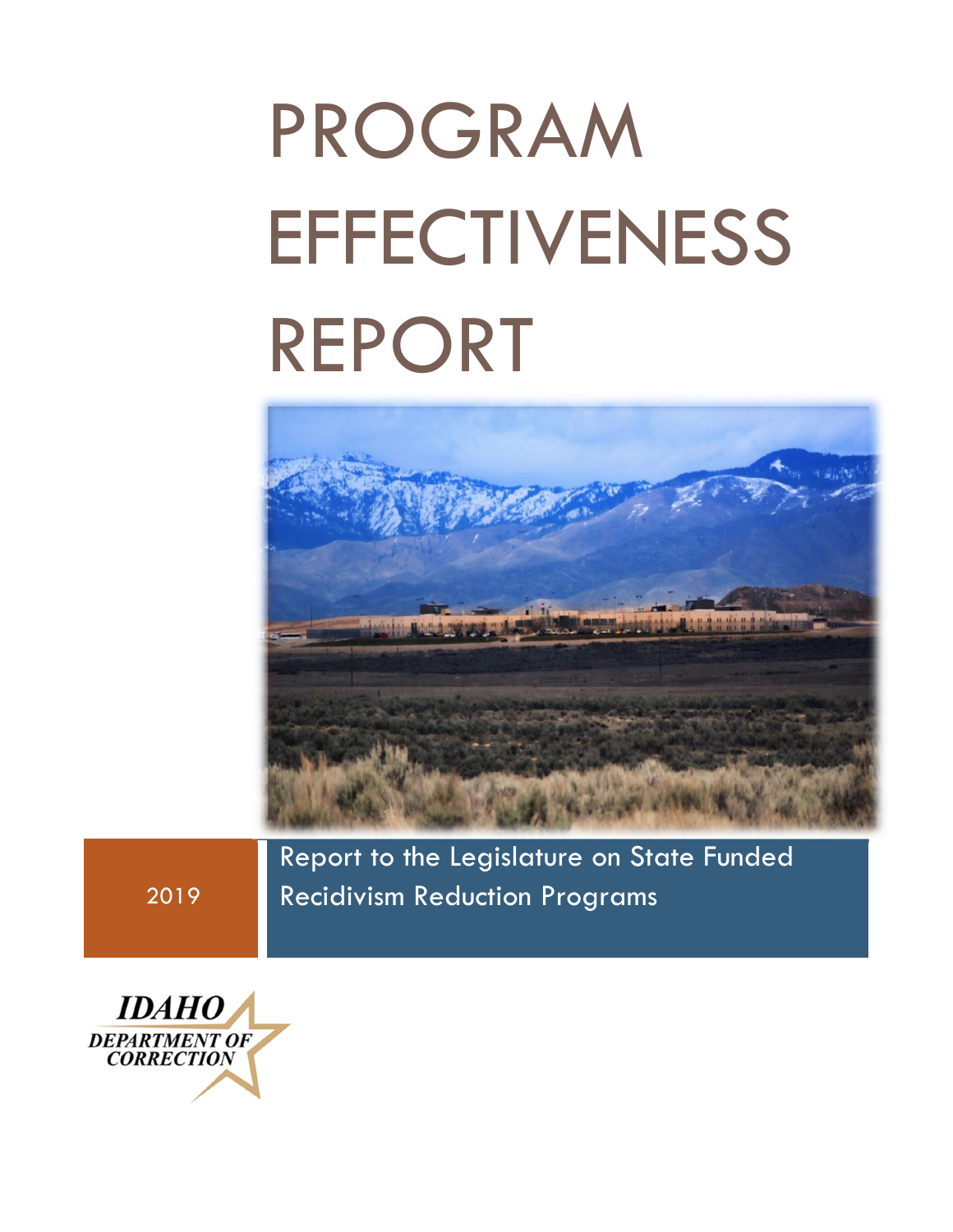## Program Effectiveness Report

#### **REPORT TO THE LEGISLATURE ON STATE FUNDED RECIDIVISM REDUCTION PROGRAMS**

#### EXECUTIVE SUMMARY

Senate Bill 1357, Idaho's Justice Reinvestment Act, requires the Idaho Department of Correction (IDOC) to biennially submit a report to the governor and legislature describing state funded recidivism reduction programs. The report must include: 1) an evaluation of the quality of each recidivism reduction program; 2) the program's likelihood to reduce recidivism among program participants: and 3) a plan for program improvements from the Board of Correction. The legislation also dictates that a validated program assessment tool be used to evaluate all programs.

SB1357 defines program as: "treatment or intervention program or service that is intended to reduce the propensity of a person to commit crimes or improve the mental health of a person with the result of reducing the likelihood that the person will commit a crime or need emergency mental health services."

Program does not include an educational program or service that an agency is required to provide to meet educational requirements imposed by state law or a program that provides medical services.

#### Evaluation Highlights

Forty-one IDOC programs were audited using the Correctional Program Checklist (CPC) and the Correctional Program Checklist - Group Assessment (CPC-GA) tools between June - October 2019.

- Overall scores for the eight programs assessed with the CPC audit tool increased from the 2015 and 2017 audits and were 26.6% above the national average. Five programs scored as "highly effective" and three as "effective."
- 33 programs using the CPC-GA tool scored as either "very high adherence" or "high adherence to evidence-based practices." Only one program scored as "moderate adherence."
- Rider<sup>1</sup> releases are similarly likely to recidivate after changes in programming in late 2015 within one and three years of release (20.2% within one year for 2013 releases compared to 20.1% for releases in 2017; 43.8% within three years for releases in 2013 compared to 44.8% for releases in 2015).
- Term releases (sentence was imposed) had lower recidivism rates within one year of release in 2015 (5.4%) compared to 2013 (8.4%) and 2014 (10.1%) term releases. The one-year rates for releases in 2017 (8.8%), however are similar to 2013. Also, the three-year rate for 2015 (30.4%) releases is similar to 2013 (31.8%).

<sup>1</sup> Rider is retained jurisdiction under the court whereby the individual is placed in a prison-based treatment program for a shorter stay than if the sentence is imposed. Once programming has been successfully completed, the individual may be released on probation.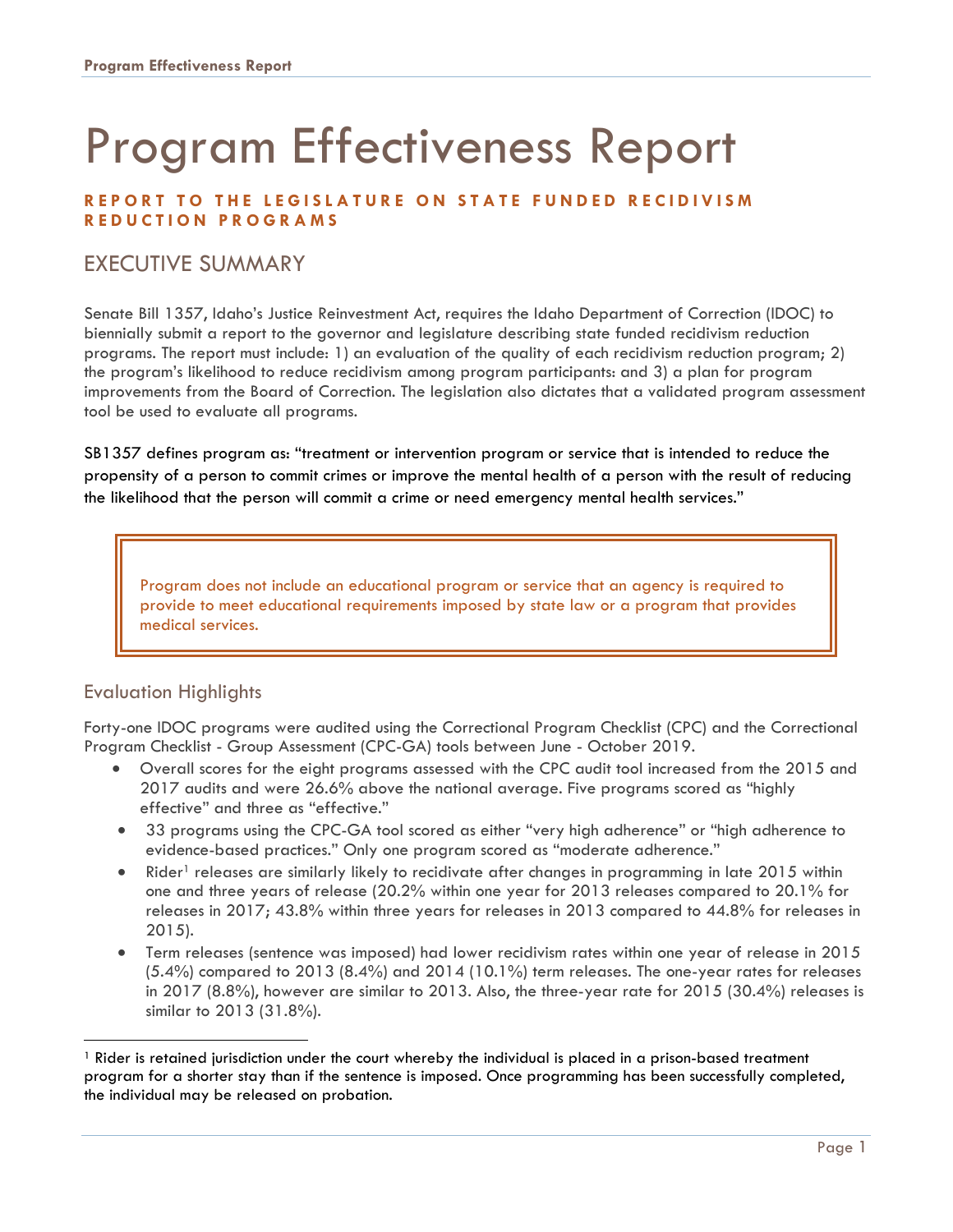#### **INTRODUCTION**

Since July of 2014, IDOC has evaluated programming three times using the University of Cincinnati Correctional Program Checklist (CPC) and the Correctional Program Checklist – Group Assessment (CPC-GA). The initial audits coincided with a request for the Council of State Governments (CSG) to conduct the Justice Program Assessment (JPA). CSG looked at whether IDOC programming was targeting people who were most likely to re-offend (who), used best practices based on current research (what), and regularly reviewed whether programing adhered to an evidence-based model (how well).

#### Justice Program Assessment Overview

The JPA recommended IDOC eliminate "pathway" programming and instead rely on a few core programs that: 1) had a proven track record of effectiveness, 2) used a cognitive-behavioral approach, 3) incorporated graduated skill practice, and 4) relied less on punishment. The following provides the previous programs offered and changes made in programming designed to address criminal thinking, substance use, violent behavior, and sex offending.

#### Criminal Thinking

At the time of the JPA audit, IDOC was teaching the following curricula for individuals in need of interventions to address criminal thinking:

- o Moral Reconation Therapy (MRT)
- o Cognitive Self Change (CSC) Idaho Model
- o Thinking for a Change (TFAC)

The JPA audit noted the IDOC programs addressing criminal thinking, such as the CSC Idaho model, were adaptations of the original curriculum. CSG recommended IDOC use a program with a proven track record of effectiveness, such as the National Institute for Corrections "Thinking for a Change" (TFAC), and that IDOC maintain fidelity to the design of the program.

Thinking for a Change is a cognitive-behavioral curriculum that targets thinking in order to change actions that lead to criminal conduct. Through awareness of attitudes, beliefs and thinking patterns, the program participants gain awareness of risky thoughts that lead to problem behaviors.

The TFAC curriculum was used by IDOC previously but was provided to less than 1% of inmates. As of January 2015, all individuals receive TFAC and are separated into classes based on risk between low (Level of Services Inventory – Revised [LSI-R] assessment score of 23 or below) or moderate/high risk (LSI-R assessment score of 24 and above).

TFAC is comprised of 25 lessons that build upon each other, taking around 30 sessions to complete with each class lasting around an hour and a half. The curriculum requires attendees to complete homework assignments after each class and report on their homework at the start of the next session. The curriculum also requires participants to practice new skills through role-plays.

*Anger Management.* Previously, IDOC required nearly everyone to complete Anger Management as an additional means of addressing criminal thinking. The curriculum used was deemed to not follow evidencebased practices and was replaced by Aggression Replacement Therapy (ART). ART consists of ten weeks of training covering how to control angry impulses and replace aggression with prosocial skills. The thirty-hour intervention is only provided to those with violent criminal charges.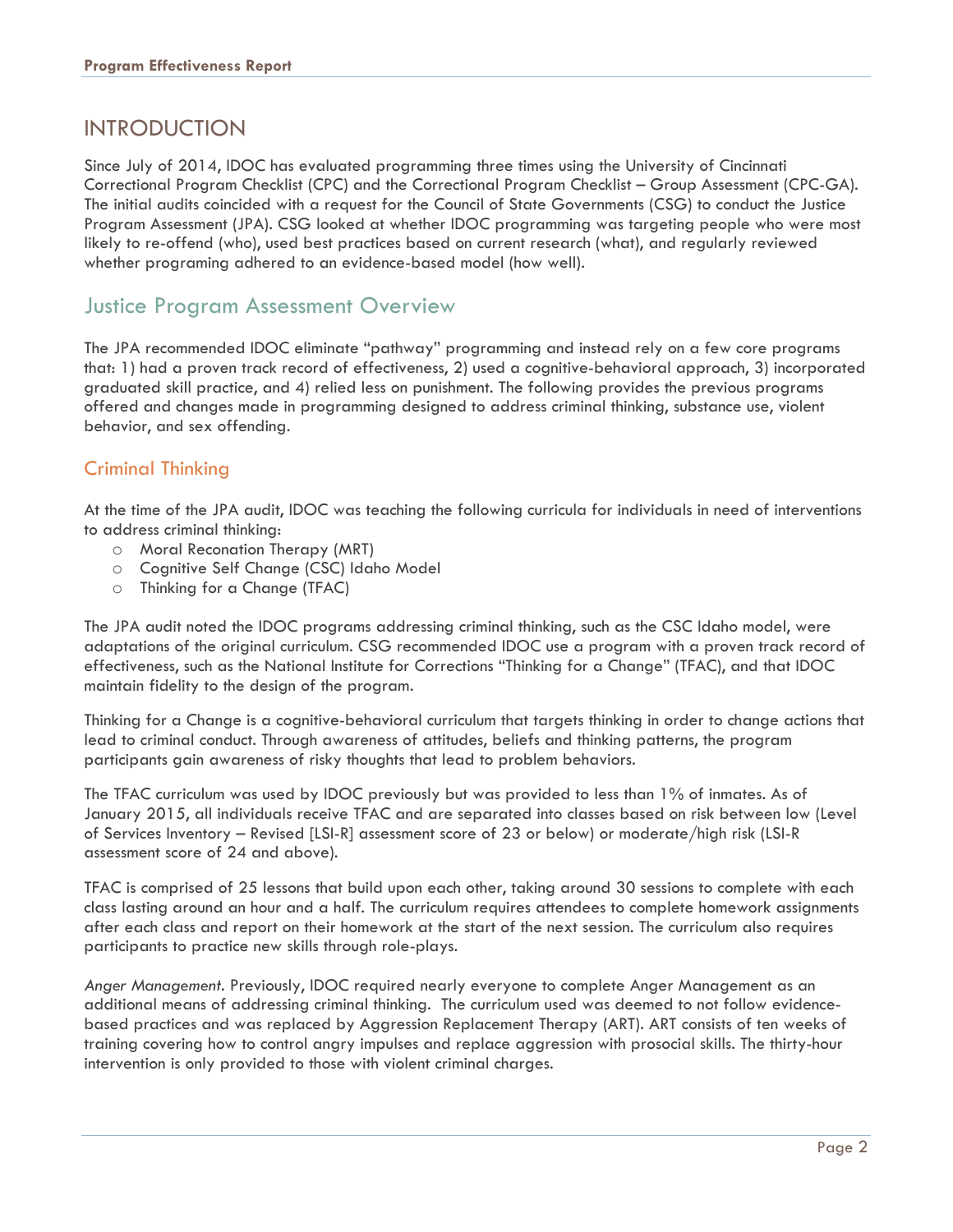#### Substance Use

At the time of the JPA audit, IDOC was offering the following programming for individuals with substance use problems:

- o Tap 19
- o Helping Women Recover
- o RDAP
- o Therapeutic Community

The University of Cincinnati Cognitive Behavioral Intervention for Substance Abuse (CBI-SA) curriculum replaced all programming for substance use. All individuals with an LSI-R score of 24 or above (mod/high risk) and an LSI-R substance use domain score of .4 or above (indicative of need for treatment) receive CBI-SA. In addition, someone with a drug related crime, regardless of risk level, receive the curriculum.

CBI-SA emphasizes skill building to assist with cognitive, social, emotional, and coping skills to develop strategies to avoid future substance use. It also includes pre-treatment sessions to help with increasing individual motivation and engagement with treatment. There are six modules including: 1) motivational engagement; 2) cognitive restructuring; 3) emotion regulation; 4) social skills; 5) problem solving; and 6) success planning. The curriculum is taught within 39 sessions (42 including pre-treatment). Delivered two times per week, the class lasts approximately 6 months (given time for absences).

#### Sexual Offending

At the time of the JPA audit, IDOC was teaching the following curriculum:

- o Lango and Bays book
- o The Road to Freedom
- o SANE Solutions also referred to as SOTP
- o Choices—female treatment

The SOTP and Lango and Bays curriculum for male sex offenders were replaced with the University of Cincinnati Cognitive Behavioral Intervention for Sex offenders (CBI-SO). CBI-SO uses a cognitive behavioral approach to teach offenders skills to avoid further sexual re-offending through emphasizing increased value on pro-social thoughts. The class includes fifty-one sessions within seven modules: 1) motivational engagement; 2) basic CBT concepts; 3) cognitive restructuring; 4) emotional regulation; 5) social skills; 6) problem solving; and 7) relapse prevention/maintenance sessions. At two sessions per week, the program lasts up to six months.

High risk sex offenders (i.e., those who score moderate to high risk on the STATIC-99 assessment) also take Cognitive Sex Offender Treatment (CSOT). The CSOT curriculum is a clinical group that meets twice a week. Once a week, the class also includes an advanced practice session so individuals can practice the skills they are learning. The curriculum uses The Road to Freedom textbook.

Female offenders convicted with sex crimes continue to receive the Choices curriculum.

#### Advanced Practices

Advanced Practices is taught to individuals who have taken any UC curriculum or TFAC previously. It allows individuals to practice skills in a structured, feedback-rich environment, using more realistic situations than used with the core curriculum. Participants identify a risk area and then choose a skill set to help reduce the risk. The class takes around 4 months to complete in the districts and six months in facilities. The classes are separated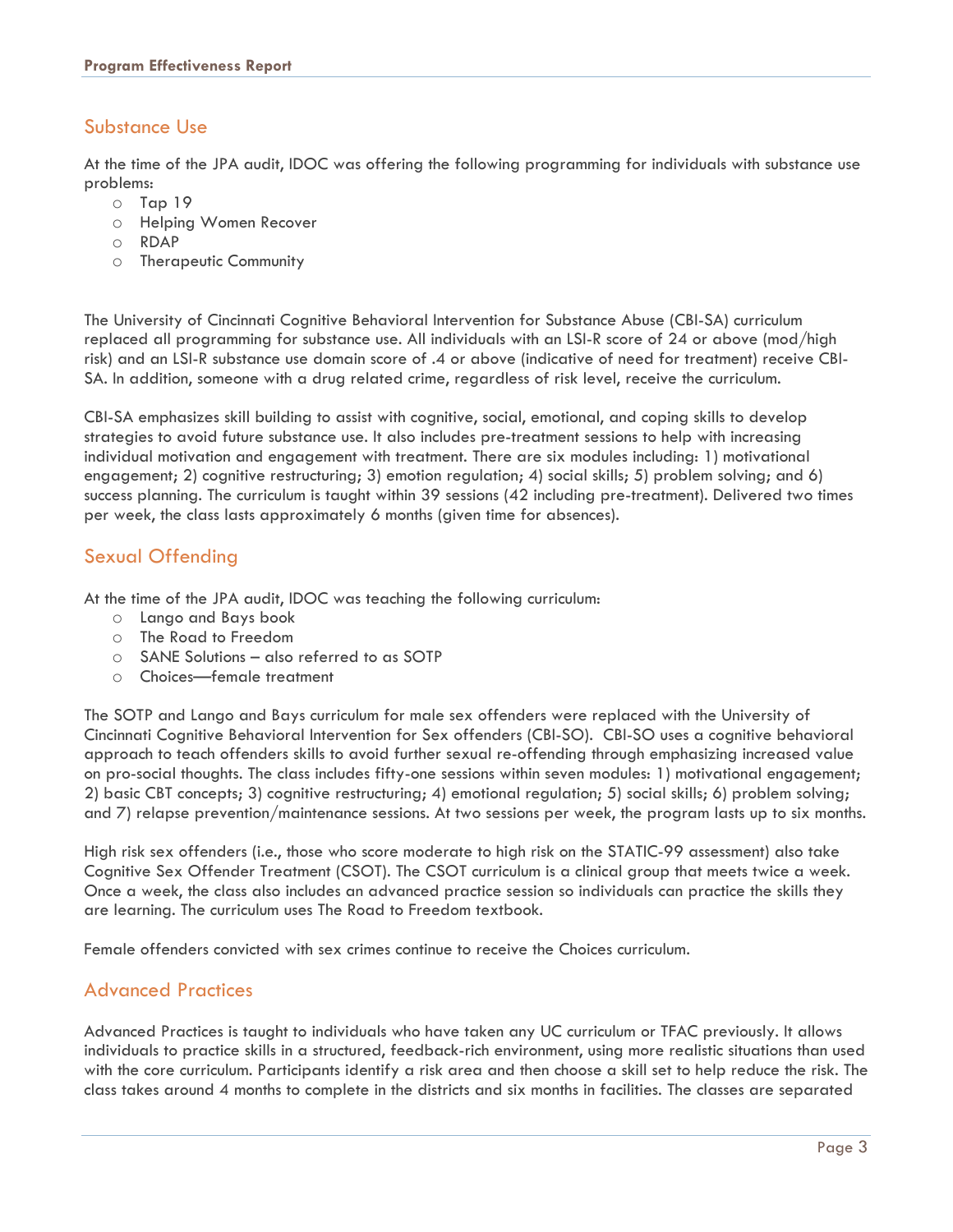based on risk, with individuals above 24 or 23 and below in separate groups. The program is provided to all Riders and parolees as part of aftercare within the community and those who have returned to prison but have already taken the core curriculum.

## EVALUATION OF PROGRAM EFFECTIVENESS

To determine the effectiveness of the new programs adopted by IDOC, a combination of the Correctional Program Checklist (CPC) and Correctional Program Checklist—Group Assessment (CPC-GA) were used. The CPC audit was conducted on rider and re-entry facilities while the CPC-GA was performed on facilities housing primarily term inmates. One CPC was conducted per rider facility, (8 total) assessing the overall effectiveness of practices at the institution and whether the practices are evidence based. Thirty-four different CPC-GA audits were also conducted, monitoring the effectiveness of different treatment groups provided at facilities other than rider and reentry centers.

Although CPC audits were performed on the re-entry facilities and work center, the outcome of the audits will not be discussed here as the focus of the facilities is to obtain employment and job skills rather than substance use or other cognitive behavioral interventions (as per the definition of a treatment program, SB1357).

#### CPC

Correctional Program Checklist was developed by the University of Cincinnati to assess correctional intervention programs and determine how closely the programs match with known principles of effective intervention. The tool measures how closely an intervention matches with "ideal" program characteristics. The CPC is a validated tool and is divided into two main areas: Capacity and Content.

The Capacity area measures whether a correctional program can consistently deliver evidence-based interventions, assessing the areas of:

- 1) Program Leadership and Development,
- 2) Staff Characteristics, and
- 3) Quality Assurance.

The Content area assesses:

- 1) Offender Assessment, and
- 2) Treatment Characteristics.

There are 77 indicators worth up to 83 total points. Each area is scored and rated as either highly effective (65% to 100%); effective (55% to 64%); needs improvement (46% to 54%); or ineffective (45% or less).

#### CPC-GA

The Correctional Program Checklist-Group Assessment (CPC-GA) tool was also created by the University of Cincinnati for stand-alone treatment of patient groups rather than for a larger treatment program. It uses a smaller number of indicators than the CPC tool. The tool is also divided into two areas measuring Content and Capacity.

Capacity measures:

- 1) Program Staff and Support,
- 2) Quality Assurance.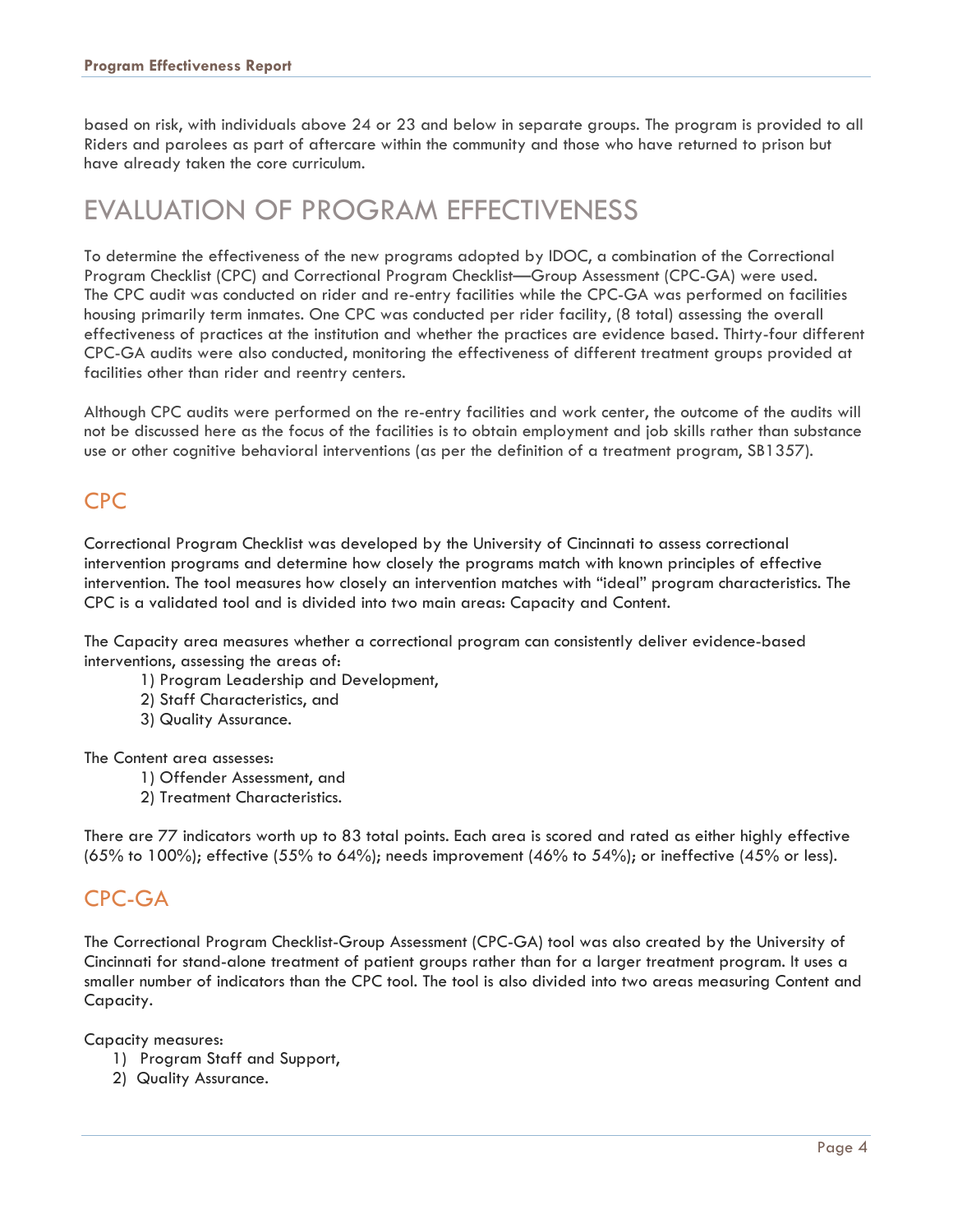The Content area focuses on:

- 1) Offender Assessment, and
- 2) Treatment Characteristics.

The treatment section measures seven core correctional practices, such as: 1) group target and process; 2) effective reinforcement; 3) effective disapproval; 4) structured skill building; 5) relationship skills; 6) cognitive restructuring; and 7) relapse prevention. There are 48 indicators worth 50 points result in a ranking of "very high adherence to EBP" (65% or higher); "high adherence to EBP" (56% to 64%); "moderate adherence to EBP" (46% to 55%); or "low adherence to EBP" (45% or less).

#### Audit Process

IDOC staff who were trained in the use of the CPC and CPC-GA tools, audited programming within all facilities and the community between June and October of 2019. The audits included structured interviews with program staff, the program manager, correctional officers (if applicable), and program participants. Trained staff also observed at least one group taught by every case manager, reviewed case files to ensure of correct participant program placement, and reviewed all related curriculum materials. Once each program was scored, a report was provided to each facility with feedback concerning strengths, areas in need of improvement, and an overall action plan for future growth.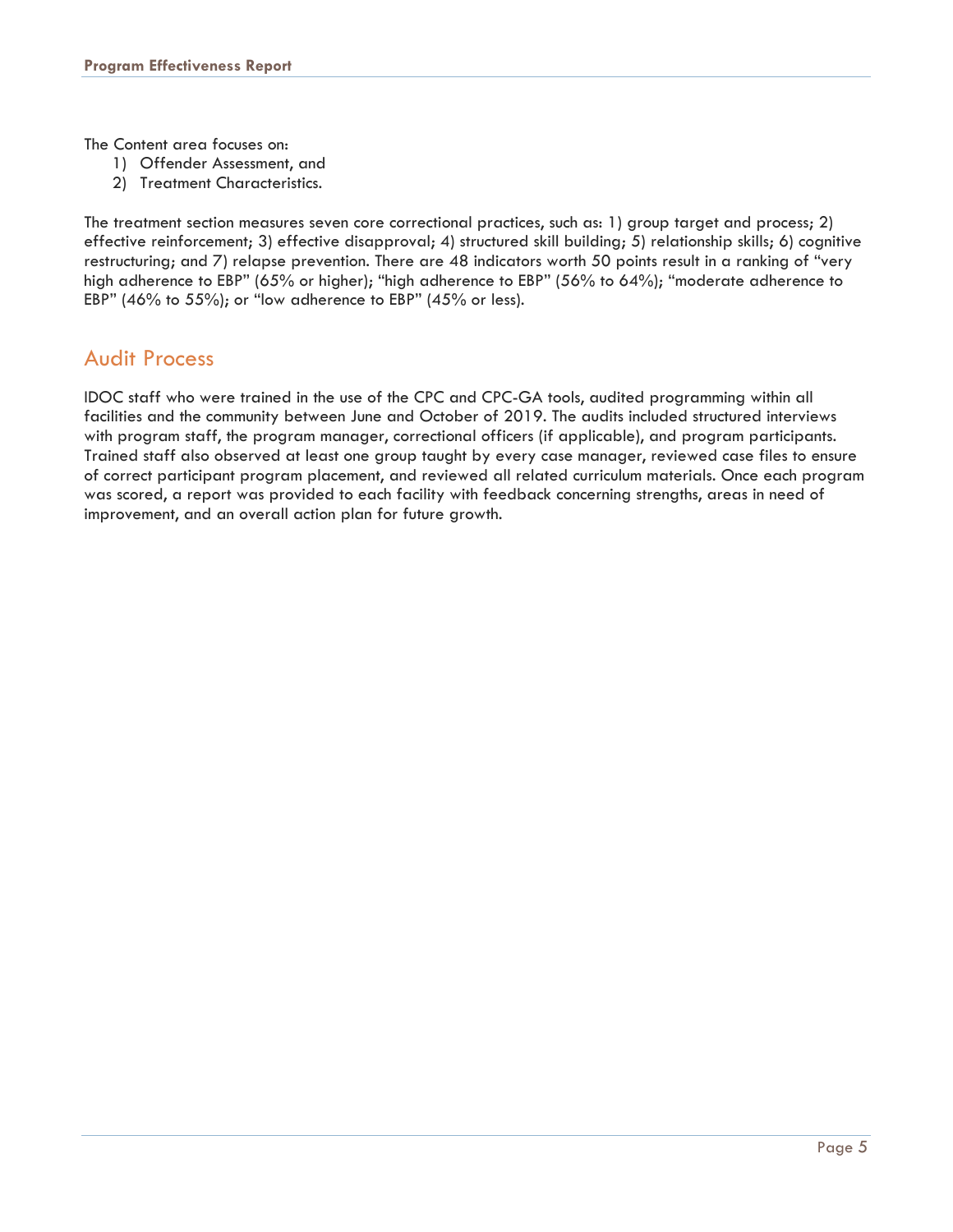#### Overall CPC Scores

The following rider programs were audited using the CPC audit tool:

- 1) Management Training Corporation, Correctional Alternative Placement Program (MTC-CAPP);
- 2) North Idaho Correctional Institution (NICI);
- 3) South Boise Correctional Center (SBWCC).

The gender and capacity of each facility is provided in the table below. The primary curriculum options are CBI-SA and TFAC.

*Table 1. Rider Facility Capacity* 

| Facility        | <b>Custody level</b> | Gender | Capacity |
|-----------------|----------------------|--------|----------|
| <b>SBWCC</b>    | Rider                | Female |          |
| <b>MTC-CAPP</b> | Rider                | Male   | 432      |
| <b>NICI</b>     | Rider                | Male   | 414      |

The total assessment score reflects the level of adherence to evidence-based practices within all programming at each facility. For 2019, the average CPC score for the rider programs was 75.3, falling within the range of "highly effective," and scoring higher than the average audit score of 69.7 in 2017, and the average score of 45.9 in 2015. All three programs scored as "highly effective" overall and have increased in effectiveness after changes in programming in late 2015.



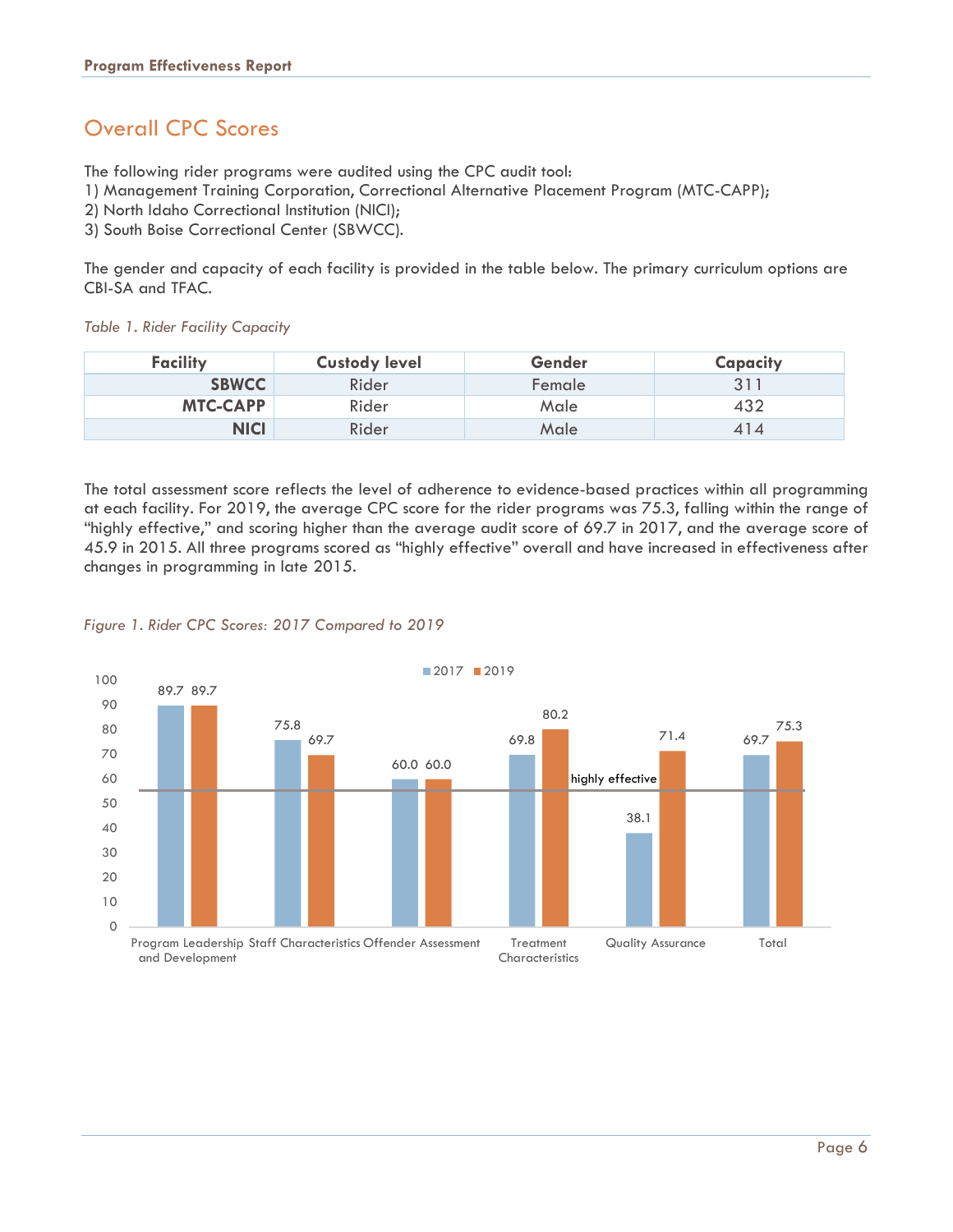*Table 2. CPC Audit Scores, Rider Facilities* 

| <b>CPC</b> Area                    | <b>MTC-CAPP</b>                   | <b>NICI</b>                               | <b>SBWCC</b> | <b>Average</b> |
|------------------------------------|-----------------------------------|-------------------------------------------|--------------|----------------|
| Program Leadership and Development | 100.0%                            | 84.6%                                     | 84.6%        | 89.7%          |
| <b>Staff Characteristics</b>       | 81.8                              | 72.7                                      | 54.5         | 69.7           |
| <b>Offender Assessment</b>         | 60.0                              | 60.0                                      | 60.0         | 60.0           |
| <b>Treatment Characteristics</b>   | 78.1                              | 84.4                                      | 78.1         | 80.2           |
| <b>Quality Assurance</b>           | 85.7                              | 57.1                                      | 71.4         | 71.4           |
| Total                              | 78.5                              | 75.6                                      | 71.8         | 75.3           |
|                                    |                                   | $\Diamond$ Highly Effective (65% to 100%) |              |                |
|                                    | $\Diamond$ Effective (55% to 64%) |                                           |              |                |

 $\Diamond$  **Needs Improvement (46% to 54%)** 

**Ineffective (45% or less)** 

#### Areas of Strength

All three Rider facilities scored as "highly effective" with very high scores in the areas of "Program Leadership and Development" and "Treatment Characteristics." The programs scored well in areas indictive of having qualified and experienced program leadership that select, train and supervise program staff, and the programs are valued by the larger criminal justice community. The treatment provided targets criminogenic needs, is cognitive behavioral in nature, varies in intensity by risk, is of sufficient duration, and allows for graduated skills practice.

An additional area of strength overall, "Quality Assurance," dramatically increased in scores from the 2017 assessment, increasing from 38.1 to 71.4. Strong quality assurance indicates the program monitors recidivism and gets evaluated on an on-going basis.

#### Areas in Need of Improvement

All scores were in the "effective" to "highly effective" range except for staff characteristics at SBWCC and quality assurance at NICI. In addition, the staff characteristics at SBWCC scored as "needs improvement."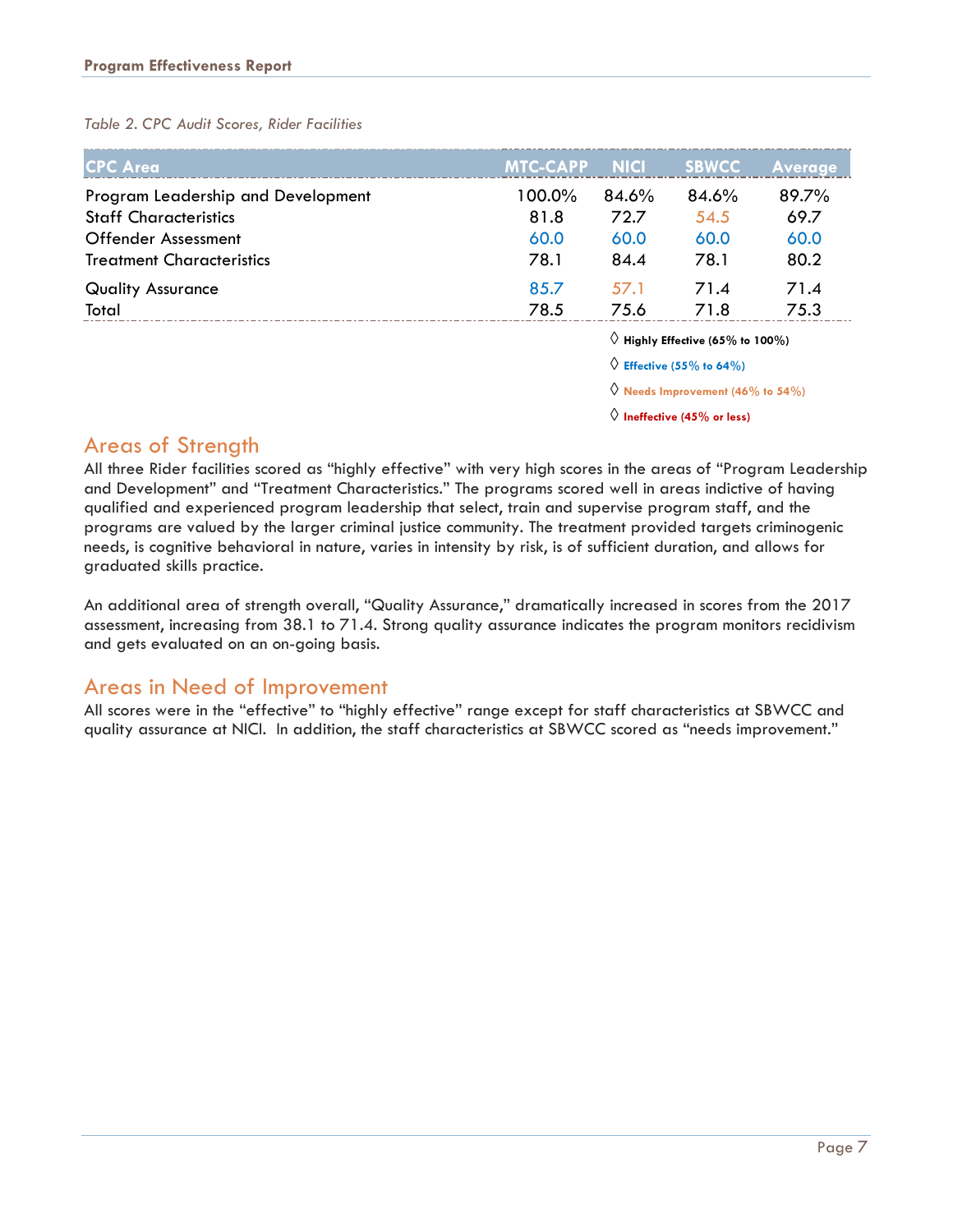#### Overall CPC-GA Scores

CPC- GA audits were conducted on all programming within the facilities of:

1) Idaho State Correctional Institution (ISCI);

2) South Idaho Correctional Institution (SICI);

3) Idaho Correctional Institution– Orofino (ICIO);

4) Idaho State Correctional Center (ISCC); and

5) Pocatello Women's Correctional Center (PWCC).

\*IMSI did not have any classes running during the timeline of the audit, so was not included this year.

Each curriculum was scored independently at each facility. The table below indicates the types of assessments completed. In addition, all district Advanced Practices classes were audited using the CPC-GA.

| <b>Facility</b>  | Custody<br>Level | Gender | Capacity | <b>CBI-SA</b>             | T4C                       | <b>ART</b>                | <b>CBI-SO</b>             | <b>CSOT</b>               | <b>Choices</b>            | <b>Advanced</b><br><b>Practices</b> |
|------------------|------------------|--------|----------|---------------------------|---------------------------|---------------------------|---------------------------|---------------------------|---------------------------|-------------------------------------|
| <b>ISCI</b>      | Medium           | Male   | 1,429    | $\mathsf{x}$              | $\mathsf{x}$              | $\boldsymbol{\mathsf{x}}$ | $\mathsf{x}$              | $\boldsymbol{\mathsf{x}}$ |                           | $\boldsymbol{\mathsf{X}}$           |
| <b>SICI</b>      | <b>Minimum</b>   | Male   | 372      | $\boldsymbol{\mathsf{x}}$ | $\mathsf{x}$              | $\mathsf{x}$              | $\boldsymbol{\mathsf{x}}$ |                           |                           | $\boldsymbol{\mathsf{X}}$           |
| <b>SICI</b>      | Minimum          | Female | 383      | X                         | $\mathsf{x}$              | $\mathsf{x}$              | $\mathsf{x}$              |                           |                           | X                                   |
| <b>ICIO</b>      | Medium           | Male   | 580      | $\boldsymbol{\mathsf{X}}$ | $\boldsymbol{\mathsf{x}}$ | $\boldsymbol{\mathsf{x}}$ | $\boldsymbol{\mathsf{x}}$ | $\boldsymbol{\mathsf{x}}$ |                           | $\boldsymbol{\mathsf{X}}$           |
| <b>ISCC</b>      | Medium           | Male   | 2170     | $\boldsymbol{\mathsf{X}}$ | $\boldsymbol{\mathsf{x}}$ | X                         | $\boldsymbol{\mathsf{x}}$ | $\mathsf{x}$              |                           | X                                   |
| <b>PWCC</b>      | All              | Female | 331      | $\boldsymbol{\mathsf{x}}$ | $\boldsymbol{\mathsf{x}}$ | $\boldsymbol{\mathsf{x}}$ |                           |                           | $\boldsymbol{\mathsf{X}}$ | $\boldsymbol{\mathsf{X}}$           |
| <b>Districts</b> | n/a              | n/a    | n/a      |                           |                           |                           |                           |                           |                           | X                                   |

*Table 3. CPC-GA Audits Performed Per Facility, and Facility Capacity* 

The CPC-GA score reflects the level of adherence to evidence-based practices within the individual curriculum. The average score for all programs was 73.5%. 30 of 33 programs scored in the range of "very high adherence to evidence-based practices (EBP)," two as "high adherence to EBP," and one as "moderate adherence to EBP."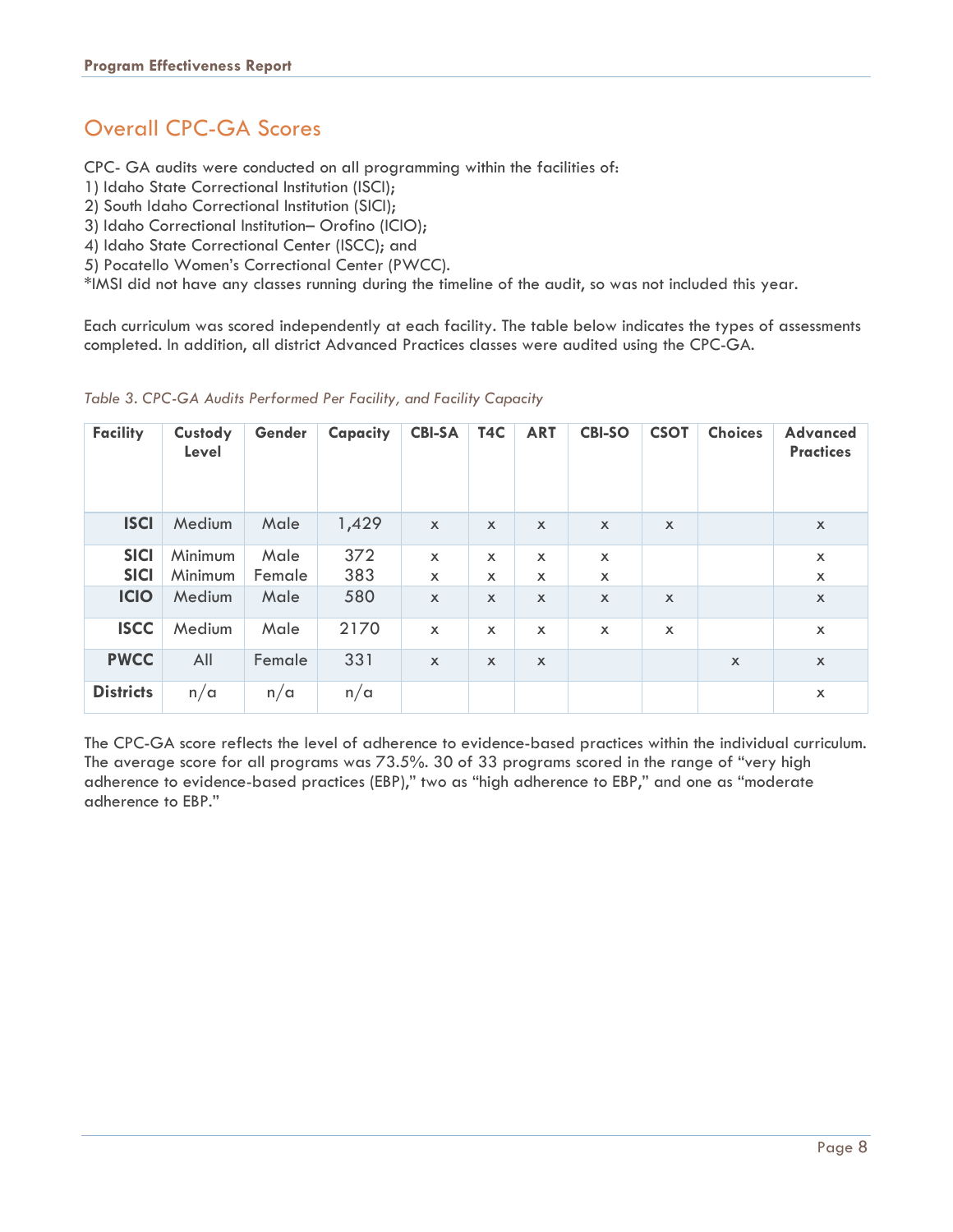The chart below provides the average score for all term facilities teaching the curriculum, with a comparison between the 2017 score and 2019. The average score increased for all programs, except CBI-SO, which stayed the same. Program leadership and treatment characteristics scored the highest for all programs. The areas scoring the lowest were quality assurance and offender assessment. The program plan indicates how IDOC will strive to address these areas.



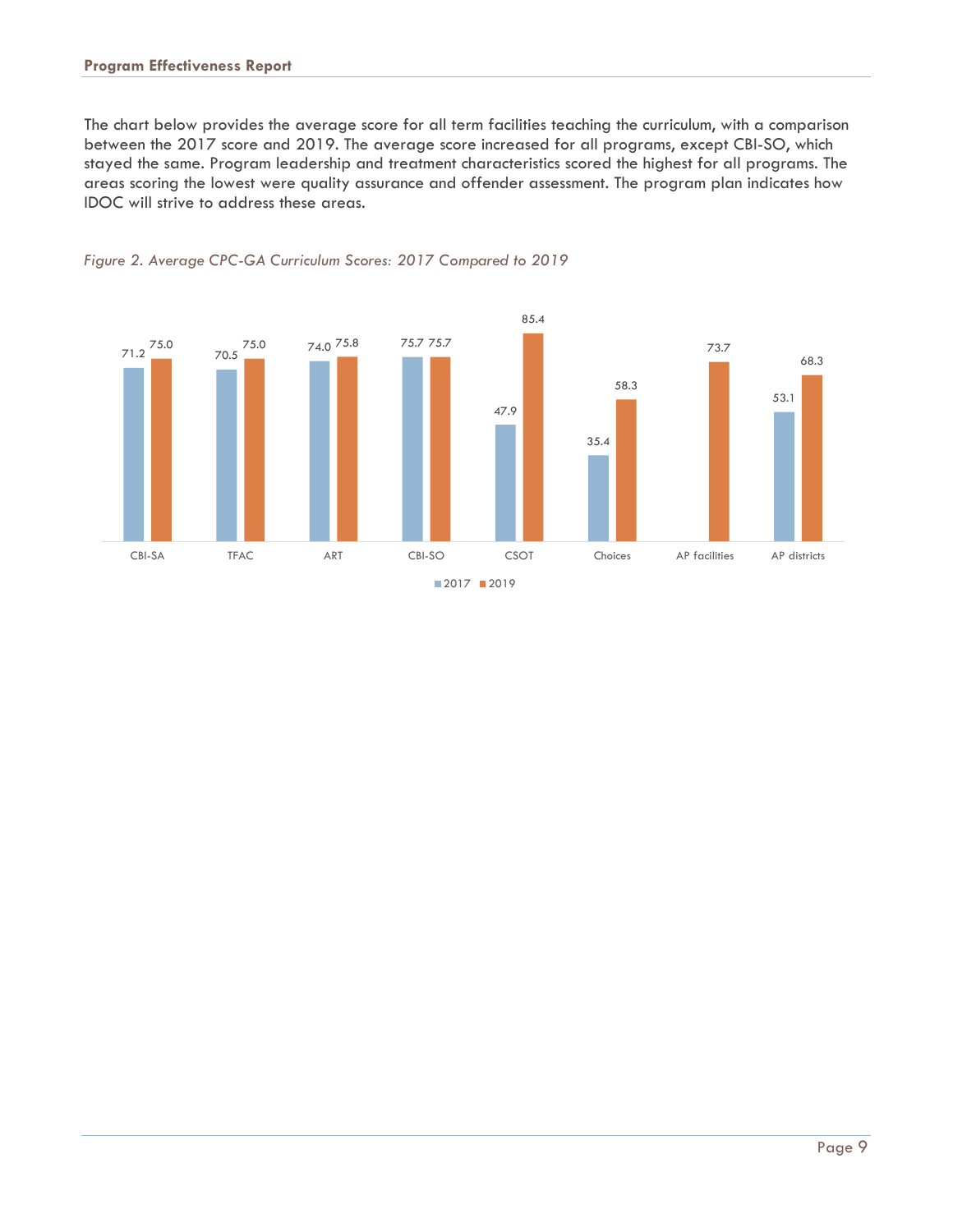#### TERM PROGRAM EFFECTIVENESS: CBI-SA, ART & TFAC

The CPC-GA tool was used to determine the effectiveness of the CBI-SA, ART and TFAC curriculum at all the term facilities. Overall, all programs scored as "very high adherence to EBP."

|                                    | <b>ISCI</b> | <b>SICI</b> | <b>ICIO</b> | <b>ISCC</b> | <b>PWCC</b> | <b>Average</b> |
|------------------------------------|-------------|-------------|-------------|-------------|-------------|----------------|
| <b>CBI-SA</b>                      |             |             |             |             |             |                |
| Program Leadership and Development | 80.0%       | 80.0%       | $90.0\%$    | $80.0\%$    | 100.0%      | 86.0%          |
| <b>Offender Assessment</b>         | 33.3        | 33.3        | 33.3        | 33.3        | 33.3        | 33.3           |
| <b>Treatment Characteristics</b>   | 88.9        | 88.9        | 88.9        | 88.9        | 85.2        | 88.9           |
| <b>Quality Assurance</b>           | 20.0        | 20.0        | 60.0        | 20.0        | 40.0        | 32.0           |
| Total                              | 72.9        | 72.9        | 79.2        | 70.8        | 79.2        | 75.0           |
| <b>ART</b>                         |             |             |             |             |             |                |
| Program Leadership and Development | 80.0%       | 80.0%       | 100.0%      | $80.0\%$    | $100.0\%$   | 88.0%          |
| <b>Offender Assessment</b>         | 33.3        | 33.3        | 33.3        | 33.3        | 33.3        | 33.3           |
| <b>Treatment Characteristics</b>   | 88.9        | 88.9        | 88.9        | 85.2        | 88.9        | 88.1           |
| <b>Quality Assurance</b>           | 20.0        | 20.0        | 60.0        | 20.0        | 60.0        | 36.0           |
| Total                              | 72.9        | 72.9        | 81.3        | 70.8        | 81.3        | 75.8           |
| <b>TFAC</b>                        |             |             |             |             |             |                |
| Program Leadership and Development | 80.0%       | $80.0\%$    | $90.0\%$    | $80.0\%$    | 90.0%       | 84.0%          |
| <b>Offender Assessment</b>         | 33.3        | 33.3        | 33.3        | 33.3        | 33.3        | 33.3           |
| <b>Treatment Characteristics</b>   | 88.9        | 88.9        | 88.9        | 85.2        | 88.9        | 88.1           |
| <b>Quality Assurance</b>           | 20.0        | 20.0        | 60.0        | 20.0        | 60.0        | 36.0           |
| Total                              | 72.9        | 72.9        | 79.2        | 70.8        | 79.2        | 75.0           |

 $\Diamond$  Very High Adherence (65% to 100%)

**High Adherence (55% to 64%)** 

**Moderate Adherence (46% to 54%)** 

**Low Adherence (45% or less)** 

#### Areas of Strength

The programmatic assessment areas of Program Leadership and Development and Treatment Characteristics scored within the "very high adherence to EBP." There was also increase to overall average scores for the CBI-SA and TFAC curriculum from 71 in 2017 to 75 in 2019. In addition, ISCC increased from "high adherence" to "very high adherence" to EBP for all curriculum.

#### Areas in Need of Improvement

Quality Assurance scored in the "Low Adherence to EBP" range for three of five facilities due to not providing group observation with feedback, pre/post testing, or having set completion criteria. There was also a drop in the scores for Offender Assessment for all facilities since the 2017 audit mainly because everyone received programming rather than targeting high risk and high need.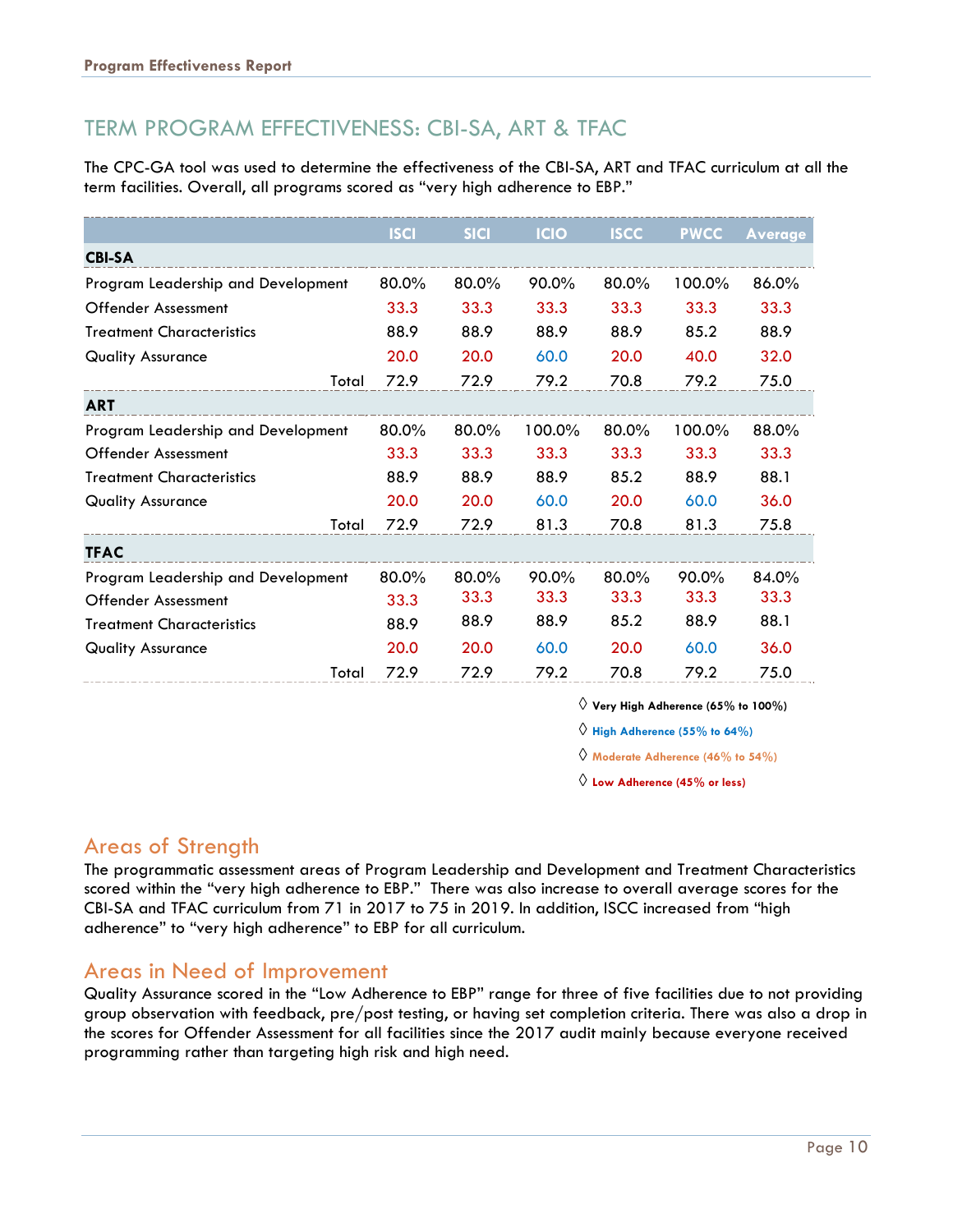#### TERM PROGRAM EFFECTIVNESS: CBI-SO, CSOT & Choices

The CPC-GA tool was used to determine the effectiveness of the CBI-SO, CSOT and Choices curriculum. Overall, five programs scored as "very high adherence to EBP," one as "high adherence to EBP."

It should be noted the CSOT curriculum is also taught as ISCI, but the program is overseen and staffed by ISCC employees. Therefore, the scores were combined with CSOT at ISCC.

The CSOT curriculum is taught to male individuals with sex offenses who score as moderate to high risk on the Static-99 assessment, in addition to the CBI-SO curriculum. Choices is only taught to female sex offenders.

| <b>CBI-SO</b>                      |       | <b>ISCI</b> | <b>ICIO</b> | <b>ISCC</b> | <b>PWCC</b>                                  | Average |
|------------------------------------|-------|-------------|-------------|-------------|----------------------------------------------|---------|
| Program Leadership and Development |       | 80.0%       | 100.0%      | 80.0%       |                                              | 86.7%   |
| <b>Offender Assessment</b>         |       | 33.3        | 33.3        | 33.3        |                                              | 33.3    |
| <b>Treatment Characteristics</b>   |       | 88.9        | 88.9        | 85.2        |                                              | 87.7    |
| <b>Quality Assurance</b>           |       | 20.0        | 80.0        | 20.0        |                                              | 40.0    |
|                                    | Total | 78.8        | 78.8        | 75.8        |                                              | 77.8    |
| <b>CSOT</b>                        |       |             |             |             |                                              |         |
| Program Leadership and Development |       |             | 100.0%      | 100.0%      |                                              | 100.0%  |
| <b>Offender Assessment</b>         |       |             | 83.3        | 83.3        |                                              | 83.3    |
| <b>Treatment Characteristics</b>   |       |             | 70.4        | 85.2        |                                              | 77.8    |
| <b>Quality Assurance</b>           |       |             | 100.0       | 100.0       |                                              | 100.0   |
|                                    | Total |             | 81.3        | 89.6        |                                              | 85.4    |
| <b>Choices</b>                     |       |             |             |             |                                              |         |
| Program Leadership and Development |       |             |             |             | 90.0%                                        | 90.0%   |
| <b>Offender Assessment</b>         |       |             |             |             | 33.3                                         | 33.3    |
| <b>Treatment Characteristics</b>   |       |             |             |             | 59.3                                         | 59.3    |
| <b>Quality Assurance</b>           |       |             |             |             | 20.0                                         | 20.0    |
|                                    | Total |             |             |             | 58.3                                         | 58.3    |
|                                    |       |             |             |             | $\Diamond$ Very High Adherence (65% to 100%) |         |
|                                    |       |             |             |             | $\Diamond$ High Adherence (55% to 64%)       |         |
|                                    |       |             |             |             |                                              |         |

**Moderate Adherence (46% to 54%)** 

**Low Adherence (45% or less)** 

#### Areas of Strength

Both CSOT programs increased to be in the range of "very high adherence of EBP" from 2017. Choices also increased by 20 points from 2017 and scored as "high adherence" rather than as "low adherence to EBP."

Program Leadership and Development scored within the "very high adherence to EBP" range for all facilities.

#### Areas in Need of Improvement

Quality Assurance scored in the "low adherence to EBP" range for nearly all facilities and programs. In addition, Offender Assessment and Treatment Characteristics scored as "low adherence to EBP" for some facilities, differing by programming type.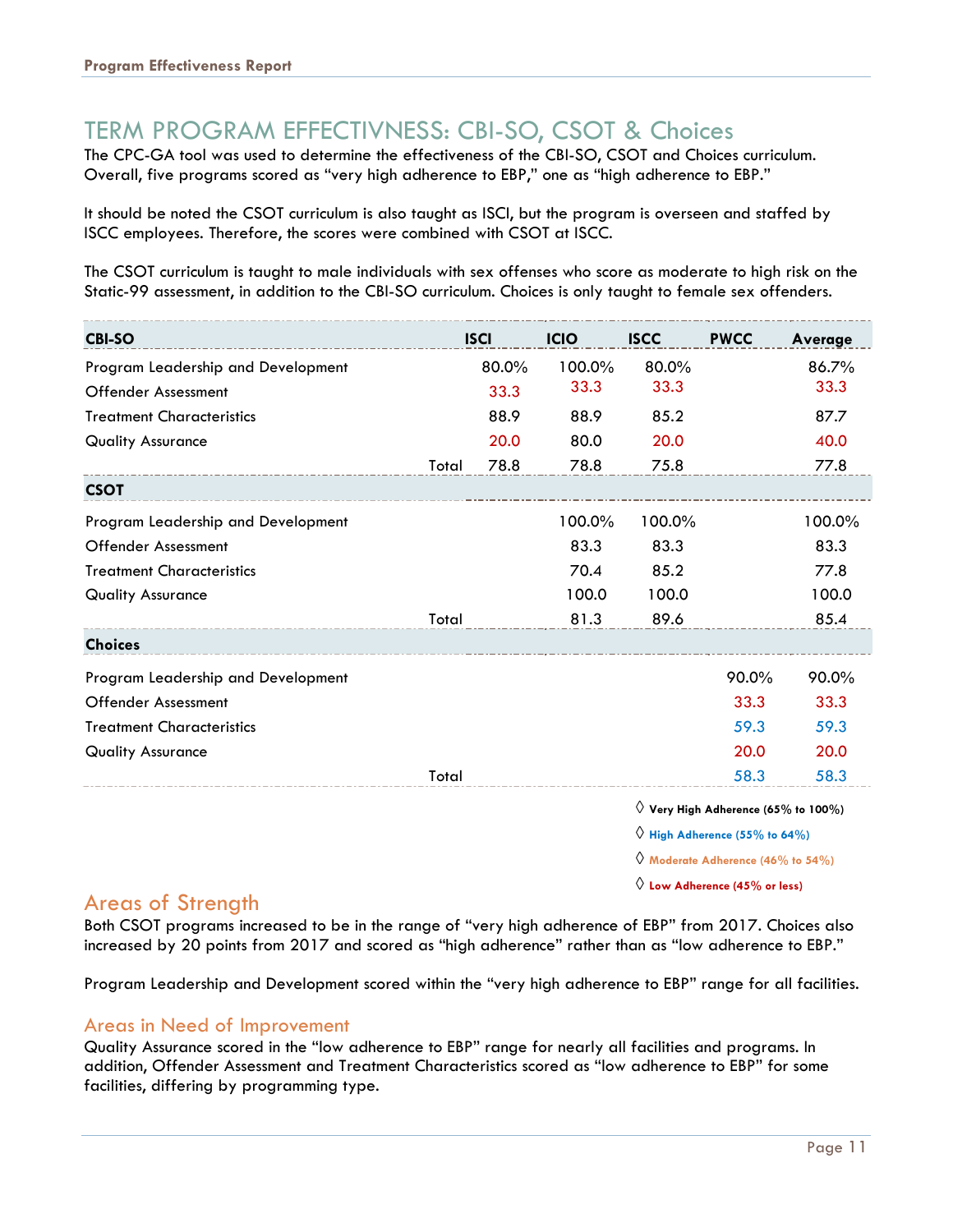#### TERM PROGRAM EFFECTIVENESS: Advanced Practices

The CPC-GA tool was used to determine the effectiveness of Advanced Practices, taught to individuals both in the community as well as those returning to prison who have already taken the CBI-SA, CBI-SO, or TFAC curriculum. Overall, three programs scored as "high adherence to EBP," and four as "moderate adherence to EBP." Because AP has only been taught in the facilities and community since approximately January of 2017, comparable samples could not be drawn to determine recidivism pre/post completion of the new curriculum.

| <b>Advanced Practices</b>        | <b>ISCL</b> | <b>SICI</b> | <b>ICIO</b> | <b>ISCC</b> | <b>PWCC</b> | <b>Average</b> |
|----------------------------------|-------------|-------------|-------------|-------------|-------------|----------------|
| Program Leadership and           |             |             |             |             |             |                |
| Development                      | 80.0%       | 80.0%       | 100.0%      | 80.0%       | 100.0%      | 88.0%          |
| <b>Offender Assessment</b>       | 33.3        | 33.3        | 33.3        | 33.3        | 33.3        | 33.3           |
| <b>Treatment Characteristics</b> | 88.9        | 88.9        | 88.9        | 55.6        | 85.2        | 81.5           |
| <b>Quality Assurance</b>         | 20.0        | 20.0        | 80.0        | 20.0        | 60.0        | 40.0           |
| Total                            | 74.0        | 72.9        | 83.3        | 54.2        | 79.2        | 72.5           |

 $\Diamond$  Very High Adherence (65% to 100%)

 $\Diamond$  High Adherence (55% to 64%)

**Moderate Adherence (46% to 54%)** 

**Low Adherence (45% or less)** 

#### Areas of Strength

All the programs scored well in Program Leadership and Development and most scored well in Treatment Characteristics.

#### Areas in Need of Improvement

Quality Assurance scored in the "Low Adherence to EBP" range for three of five facilities for not providing group observation with feedback, conducting participant satisfaction surveys, pre post testing, or having set completion criteria. Offender assessments scored low for all facilities because the groups do not target only high risk and high need individuals, responsivity is not assessed, and exclusionary criteria is not followed.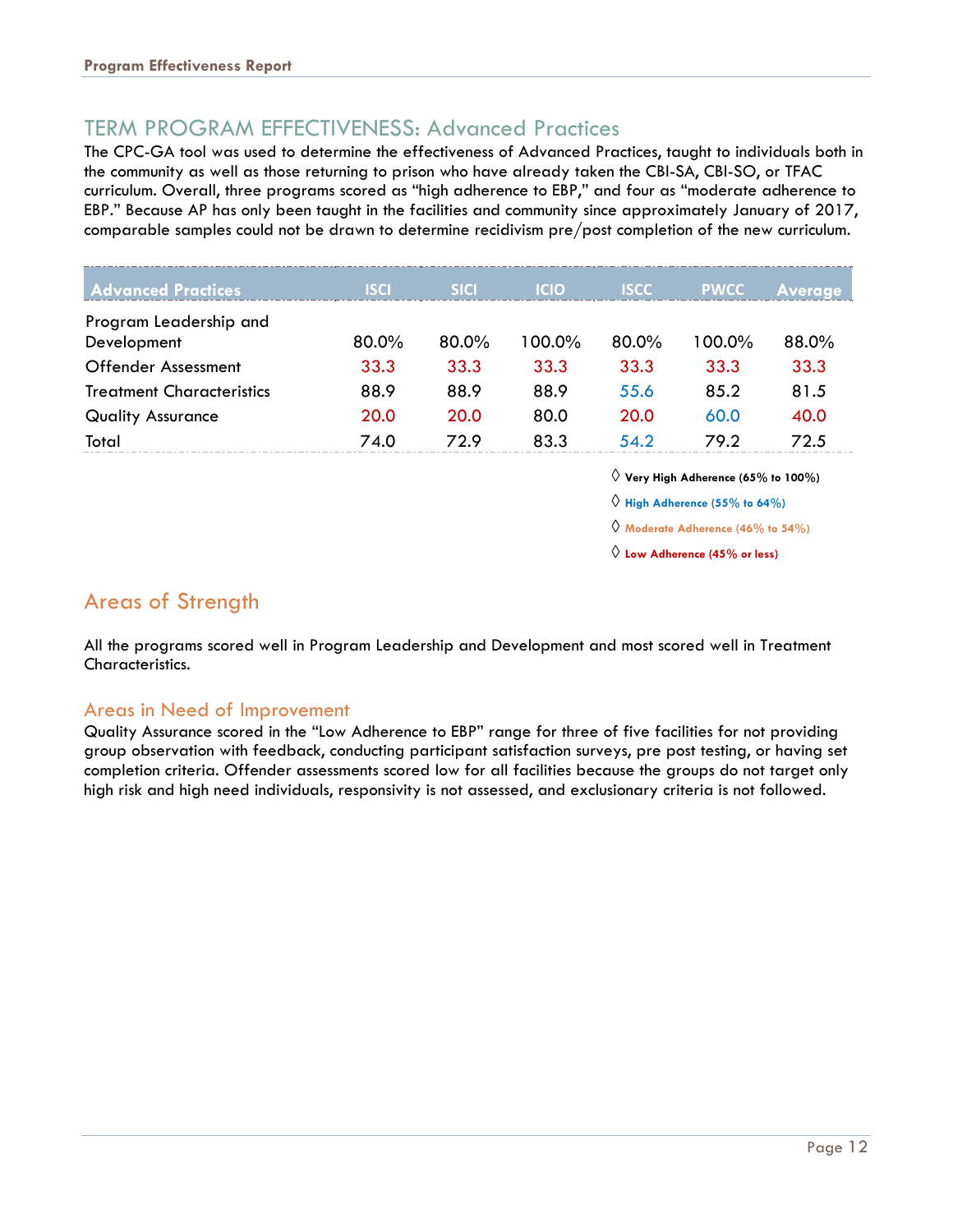### PROBATION AND PAROLE PROGRAM EFFECTIVENESS

Advanced Practices was assessed in all districts in the community.

|                                  | D1    | D <sub>2</sub> | D <sub>3</sub> | D4    | D <sub>5</sub> | <b>D6</b> | D7    | <b>Average</b> |
|----------------------------------|-------|----------------|----------------|-------|----------------|-----------|-------|----------------|
| Program Leadership and           |       |                |                |       |                |           |       |                |
| Development                      | 90.0% | 90.0%          | 100.0%         | 80.0% | $80.0\%$       | 100.0%    | 70.0% | $87.1\%$       |
| <b>Offender Assessment</b>       | 33.3  | 33.3           | 33.3           | 33.3  | 33.3           | 33.3      | 33.3  | 33.3           |
| <b>Treatment Characteristics</b> | 82.8  | 82.1           | 71.4           | 75.0  | 67.9           | 85.7      | 67.9  | 76.1           |
| <b>Quality Assurance</b>         | 40.0  | 40.0           | 40.0           | 20.0  | 20.0           | 20.0      | 20.0  | 28.6           |
| Total                            | 74.0  | 73.5           | 69.4           | 65.3  | 61.2           | 75.5      | 59.2  | 68.3           |

 $\diamondsuit$  Very High Adherence (65% to 100%)

 $\Diamond$  High Adherence (55% to 64%)

**Moderate Adherence (46% to 54%)** 

**Low Adherence (45% or less)** 

#### Areas of Strength

The average score for the districts increased from 53.1, scoring in the "moderate adherence to EBP," to 68.3, scoring in the range for "very high adherence." In addition, the programmatic assessment areas of Program Leadership and Development and Treatment Characteristics scored as "very high adherence to EBP" within all districts. The Program Leadership and Development scores from increased from 65.7 to 87.1 and the Treatment Characteristics score increased from 58.2 to 76.1.

#### Areas in Need of Improvement

Quality Assurance and Offender Assessment scored in the "Low Adherence to EBP" range for all districts.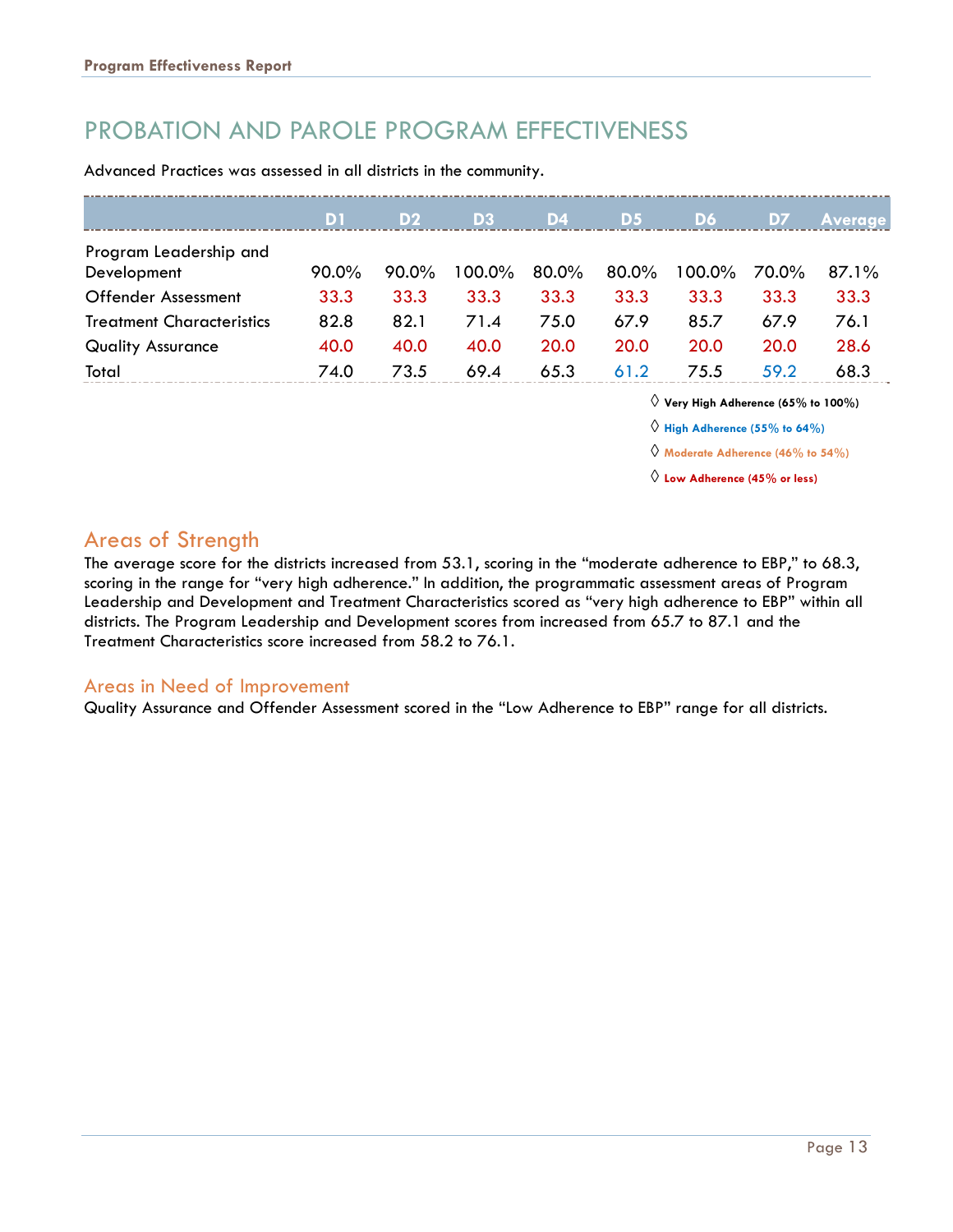## RECIDIVISM

In addition to the CPC and CPC-GA program audits, recidivism was calculated for all facilities, tracking participants completing programing and released from facilities for up to three years after release from prison. Reincarceration includes any return to prison on a rider or imposition of the sentence as term.

Since changes to programming in late 2015, there has been little change in one- and three-year rates of reincarceration for individuals released from a rider. There was, however, a small drop in one-year reincarceration rates for term releases in 2015, with more recent rates closer to the 2013 rate.

Three-year rates of reincarceration for term releases in 2015 are slightly above the rate for 2014 releases, but similar to the 2013 rate.





*Figure 4. Three Year Recidivism Rates, Rider and Term: 2013- 2014 (prior to programming changes) compared to 2015-2017(after programming changes)* 

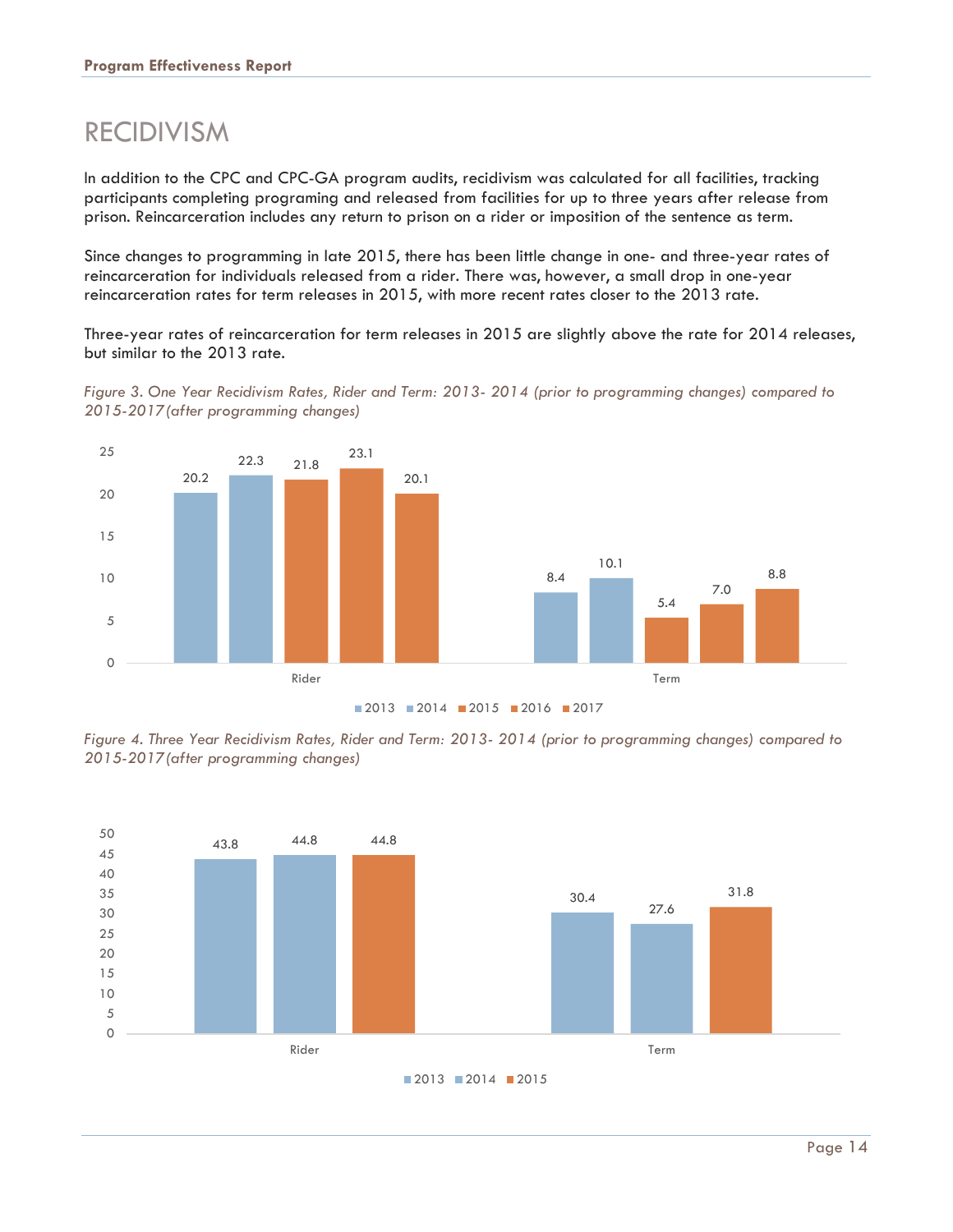By facility, one-year rates increased for CAPP rider releases in 2016, but 2017 releases recidivated at rates closer to other years. NICI releases initially increased in 2015 and 2016, but 2017 releases are lower than other years. SBWCC rider releases are below rates for 2014.

Three-year rates from 2015 are higher for NICI than releases from 2014, but not significantly. Other rider facility releases have also stayed similar.

*Figure 5. One Year Recidivism by Rider Facility: 2013- 2014 (prior to programming changes) compared to 2015- 2017(after programming changes)* 



*Figure 6. Three Year Recidivism by Rider Facility: 2013- 2014 (prior to programming changes) compared to 2015- 2017(after programming changes)* 



 $2013$  2014 2015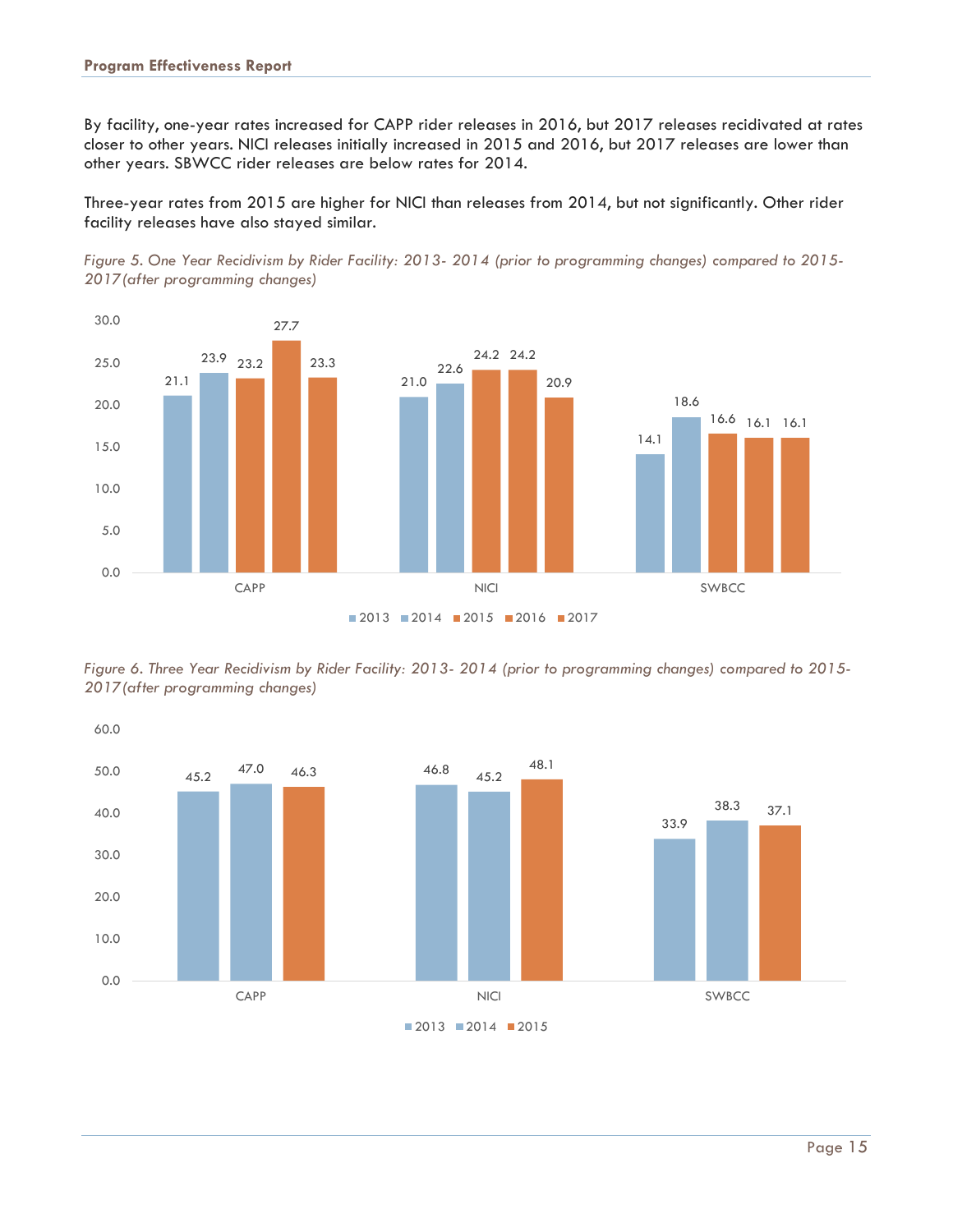Term recidivism within one year varies by facility. Only facilities where CPC-GA assessments were performed are provided below. ISCC and ISCI 2017 releases had lower one-year recidivism rates than 2014 releases. ICIO rates initially decreased, but 2017 rates have increased past previous rates. SICI one-year rates also dropped initially, but 2017 was similar to years with prior programming. PWCC rates in 2017 increased to above rates in 2013 and 2014.

The most recent three-year recidivism rates are similar at ISCC compared to prior to changes in programming. ISCI, ICIO and SICI and PWCC have higher three-year rates than 2014.

*Figure 7. One Year Recidivism from Term Facility: 2013- 2014 (prior to programming changes) compared to 2015- 2017(after programming changes)* 



*Figure 8. Three Year Recidivism by Term Facility: 2013- 2014 (prior to programming changes) compared to 2015- 2017(after programming changes)* 

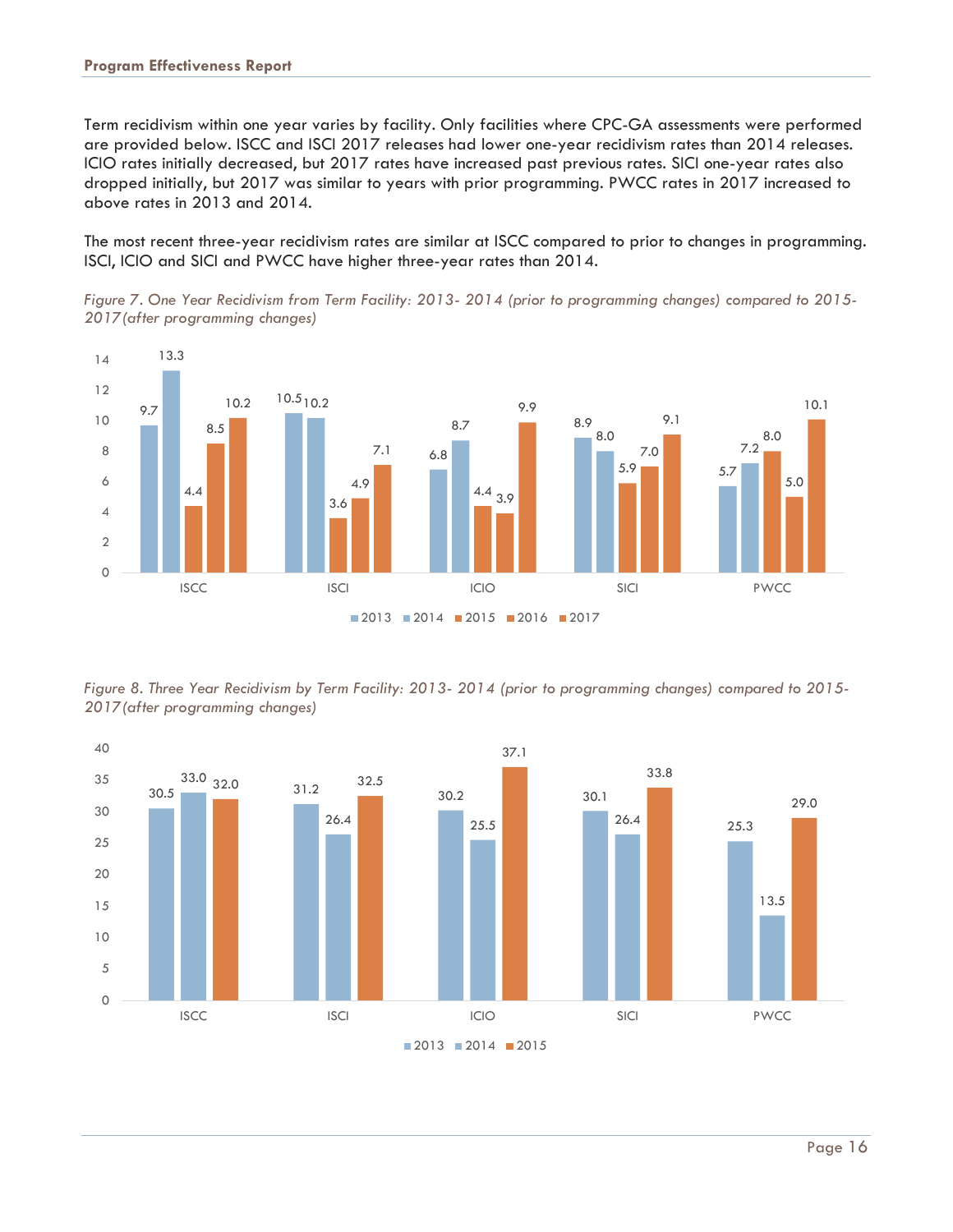#### **Changes to community supervision**

When determining changes to recidivism pre and post implementation of IDOC's new programming, it should also be kept in mind there have been many changes to community supervision practices over the studied timeframe. SB1357 initially changed the parole violation process to include 90- and 180-day sanctions for first and second parole violations prior to revocation. The process reduced the number of revocations within the first year as individuals served time on sanctions, however more revocations began to occur within the second and third year of release from prison. The violation process changed again in July 2017 to allow for different diversion sanctions rather than revocation. With the changes in the sanctioning process, it is difficult to determine how much of the increases or decreases in recidivism have been due to changes in programming.

In addition, focused supervision strategies began in the community in January 2016. Focused supervision is about the quality of the contact, not the quantity, however moderate and high-risk individuals meet with their probation and parole officers more frequently, have more frequent home contacts, employment verifications, and more frequent drug testing than low risk. Officer time is focused on rapport building and mentoring, reviewing the progress made on case plan goals, and building on strengths and protective factors. Although the focus on the higher risk/higher needs population has increased officer interactions with this population, it has also resulted in an increased ability to identify non-compliant behavior. In addition, focused supervision initially meant Probation and Parole officers had specialized caseloads, such as only supervising moderate or high risk. If a person dropped or increased in risk, they switched to a different officer's caseload, which inhibited the development of relationships between POs and those they supervised. This practice changed in summer 2019 to again allow POs to have mixed caseloads and continue building relationships.

Also of note, in November 2018, the Urban Institute published the report: "Assessing the Impact of Idaho's Parole Reforms" and found that programmatic changes had led to an increase in parole readiness with more individuals completing programming by the time of their parole hearing, and subsequently an increase in the portion of individuals released prior to 150% of their minimum sentence, reducing the average length of stay for nonviolent offences by 21% since 2010. These improvements in process after changes to the curriculum were not the focus of this report but do suggest IDOC has made much progress in providing programming to the inmate population.

The Urban Institute report also indicates a similar recidivism rate for individuals released prior to after enactment of SB1357, however, they noted an increase in misdemeanor convictions with little change in new felony convictions. The increase in misdemeanor convictions could be the result of changes in community supervision practices, with greater monitoring of moderate and high-risk individuals.

With the changes in community supervision, IDOC will continue to monitor the quality of programming offered, as well as recidivism, to determine aspects that are working to reduce non-compliant behavior, continued drug use, and other new criminal behavior.

## CPC Audit Action Plans

The following pages provide the action plans resulting from the CPC and CPC-GA assessments. Goals for improvement are listed in areas where at least 70% of facilities did not meet the assessment criteria.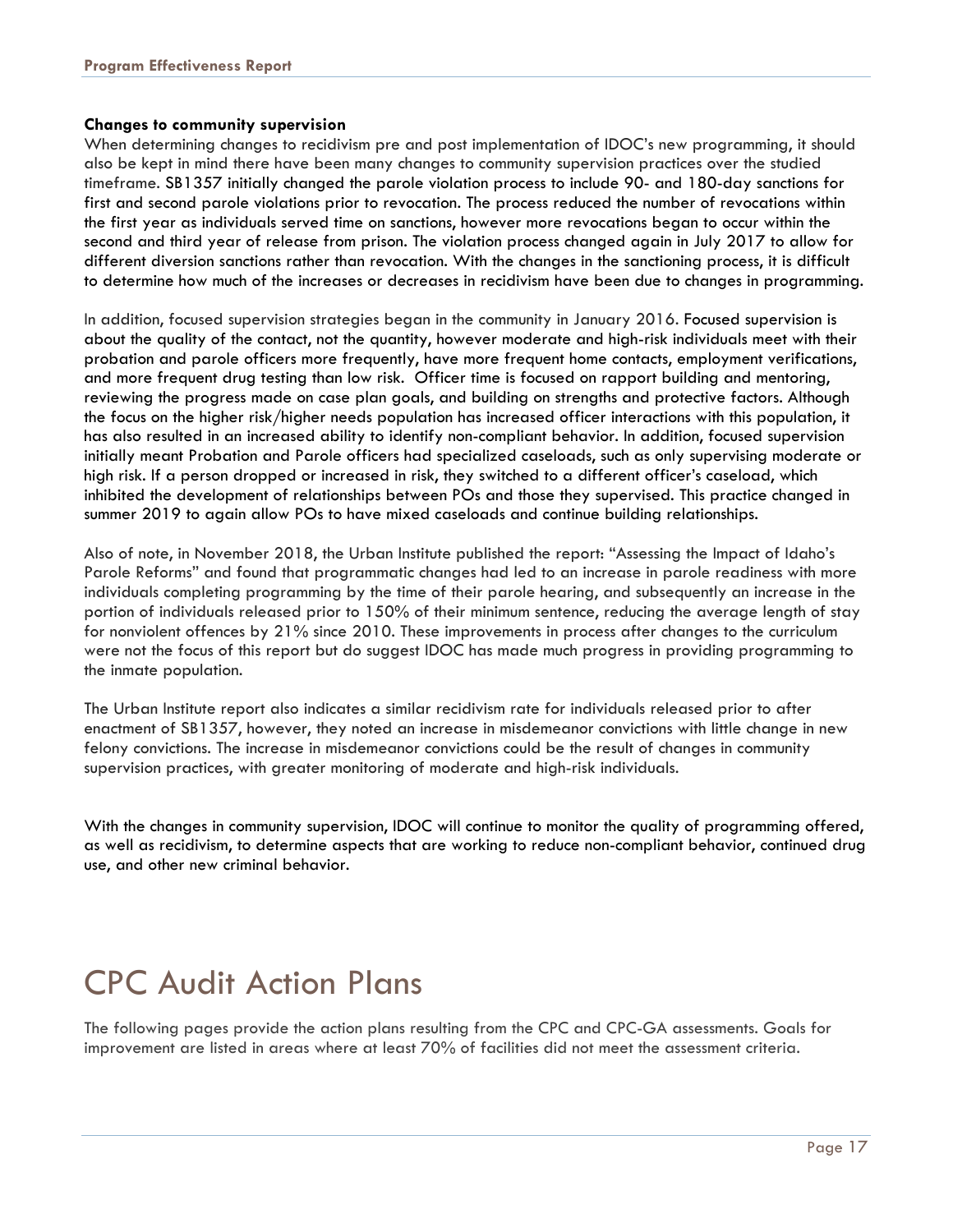## 2019 CPC Administrative Action Plan

IDOC 2019 Average total CPC Score is Highly Effective at 68.6%. IDOC 2017 CPC score averaged 65.7%. Net Improvement 2.9% The national average of CPC scores of 42%.

The administrative action plan addresses items where 70% or more of assessed programs did not meet the assessment criteria. Information is based on CPC evaluations completed on the closed programs at:

o IFCRC, NCRC, EBCRC, TVCRC, MTC, NICI, SAWC & SBWCC.

#### PROGRAM LEADERSHIP AND DEVELOPMENT

| <b>CPC Standard</b>                                                                                                                   | Action                                                                                           |
|---------------------------------------------------------------------------------------------------------------------------------------|--------------------------------------------------------------------------------------------------|
| Program Director will be involved in conducting<br>some aspects of the program that includes direct<br>service delivery to offenders. | Ensure Program Directors: facilitate groups, individual<br>sessions or supervise small caseload. |
| Program Director has a bachelor's degree or<br>higher in a helping profession                                                         | Review minimum standards (MQ's) for this position                                                |
| Program Director provides direct training to new<br>staff                                                                             | Ensure Program managers are providing direct training to<br>program staff in service delivery    |

#### STAFF CHARACTERISTICS

| Staff will be assessed at least annually on<br>service delivery.                                        | Ensure qualified Program Directors conduct group<br>observations using the UC QA tool at least twice per year |
|---------------------------------------------------------------------------------------------------------|---------------------------------------------------------------------------------------------------------------|
| Clinical Supervision must be provided on a<br>regular basis by a licensed clinician or<br>psychologist. | Current clinical resources will not support this practice.                                                    |
| Staff should receive a minimum of 40 hours per<br>year of ongoing training in service delivery          | Ensure training is offered and tracked                                                                        |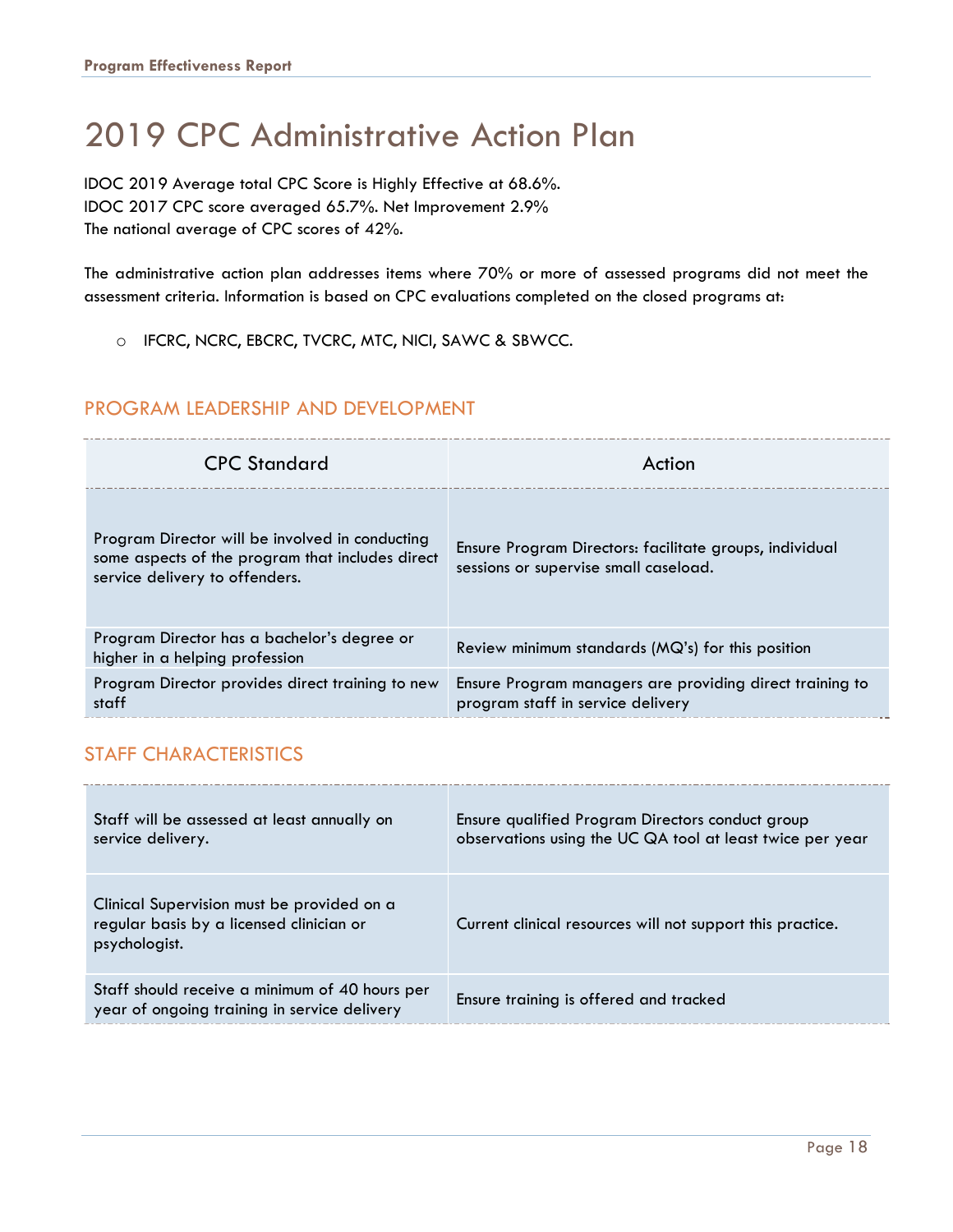#### STAFF CHARACTERISTICS

| <b>CPC Standard</b>                                                                                               | Action                                                                                                                                      |
|-------------------------------------------------------------------------------------------------------------------|---------------------------------------------------------------------------------------------------------------------------------------------|
| Responsivity Methods measured by a<br>recognized psychometric scale/test or<br>standardized/quantified interview. | Review and adopt responsivity tool such as TCU CSR,<br>Jesness, Beck, MAYSI.                                                                |
| Responsivity Defined: Responsivity is assessed<br>at summary level.                                               | Review and adopt responsivity tool such as TCU CSR,<br>Jesness, Beck, MAYSI which include summary of personal<br>characteristics.           |
| Program Targets Higher Risk                                                                                       | Programming criteria includes placing low risk/low need<br>offenders despite assessed risk levels. Review criteria for<br>program placement |

#### TREATMENT CHARACTERISTICS

| Groups should be separated by risk level.                                           | Low risk offenders should not be placed in the same group<br>with those that are high risk                                                                           |
|-------------------------------------------------------------------------------------|----------------------------------------------------------------------------------------------------------------------------------------------------------------------|
| Match Treatment & Offender based on<br>responsivity factors.                        | Adopt responsivity measurement tool. Insure offenders are<br>matched to treatment modalities consistent with assessed<br>factors.                                    |
| Match Staff and Offender based on assessed<br>responsivity factors.                 | Adopt responsivity measurement tool. Insure offenders are<br>matched to treatment modalities consistent with assessed<br>factors.                                    |
| Match Staff and Program based on their skills,<br>experience, education & training. | Review and make recommendations for revision of DAR,<br>PSRS & PRS PDQ's and special requirements for<br>Corrections.                                                |
| Ratio Favors Rewards: Application of rewards<br>should outnumber punishers by 4:1.  | Complete literature review of token economies and other<br>existing systems that meet the ratio. Adopt & implement<br>reward system meeting best practice standards. |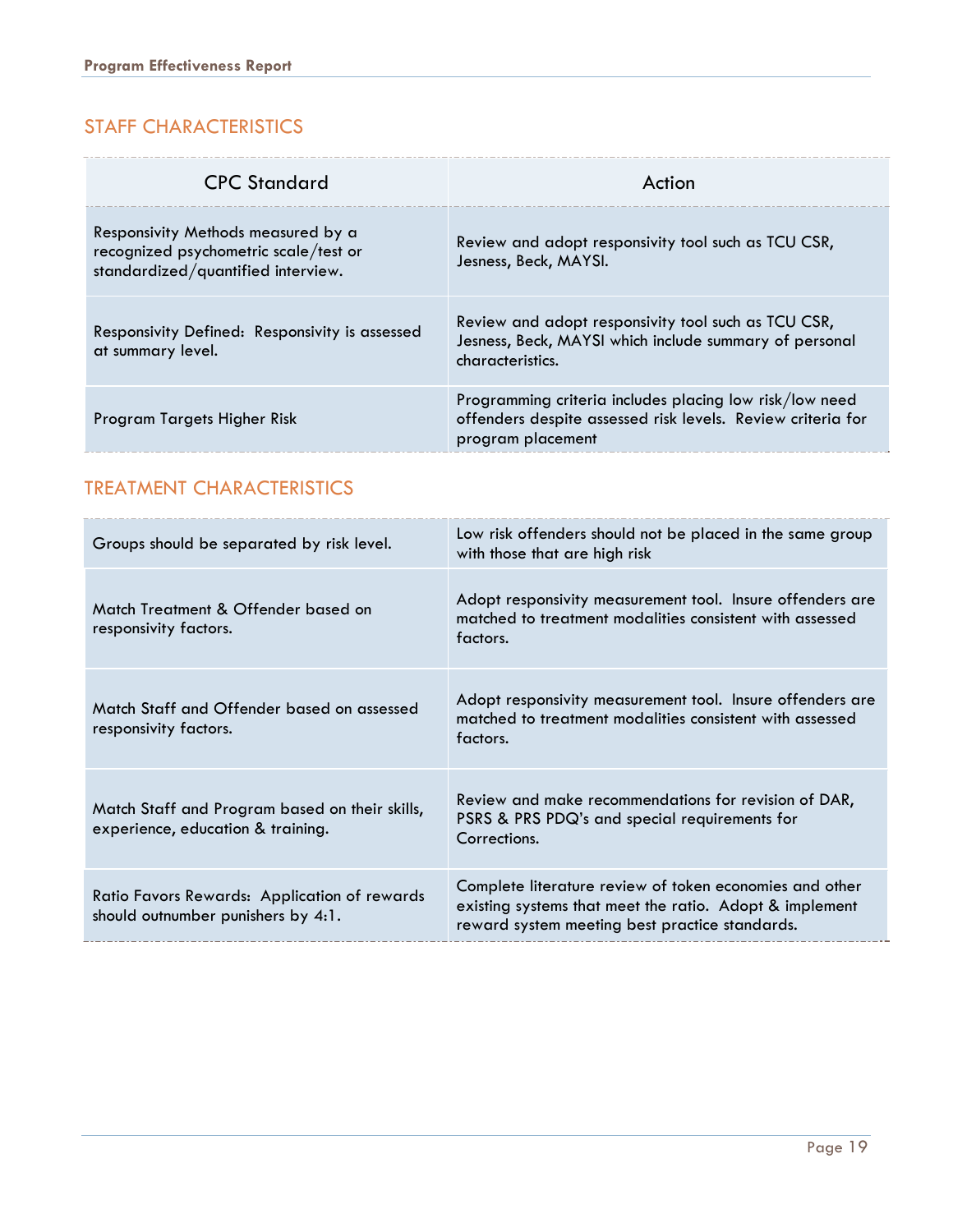#### QUALITY ASSURANCE

| <b>CPC</b> Standard                                                                                                                                                                                                | Action                                                                                                                                                                                                                                                             |
|--------------------------------------------------------------------------------------------------------------------------------------------------------------------------------------------------------------------|--------------------------------------------------------------------------------------------------------------------------------------------------------------------------------------------------------------------------------------------------------------------|
| Internal Quality Assurance: Management audit<br>system that includes:<br>a) Program Director provides quality<br>assurance audits<br>b) Program Director monitors & provides<br>staff feedback on service delivery | 1. Develop, adopt & implement internal quality<br>assurance tool for use by program directors.<br>2. Develop an evaluation for treatment staff<br>delivery skills to be included in annual evaluation process.<br>(see entry in Program Leadership & Development). |
| Offenders Re-Assessed: Program should have a<br>periodic, objective, and standardized re-<br>assessment of offenders on meeting target<br>behaviors.                                                               | Review and adopt Pre/Post tests, or criminal thinking<br>measurement tools such as Criminal Sentiment Scale,<br>URICA, How I Think.                                                                                                                                |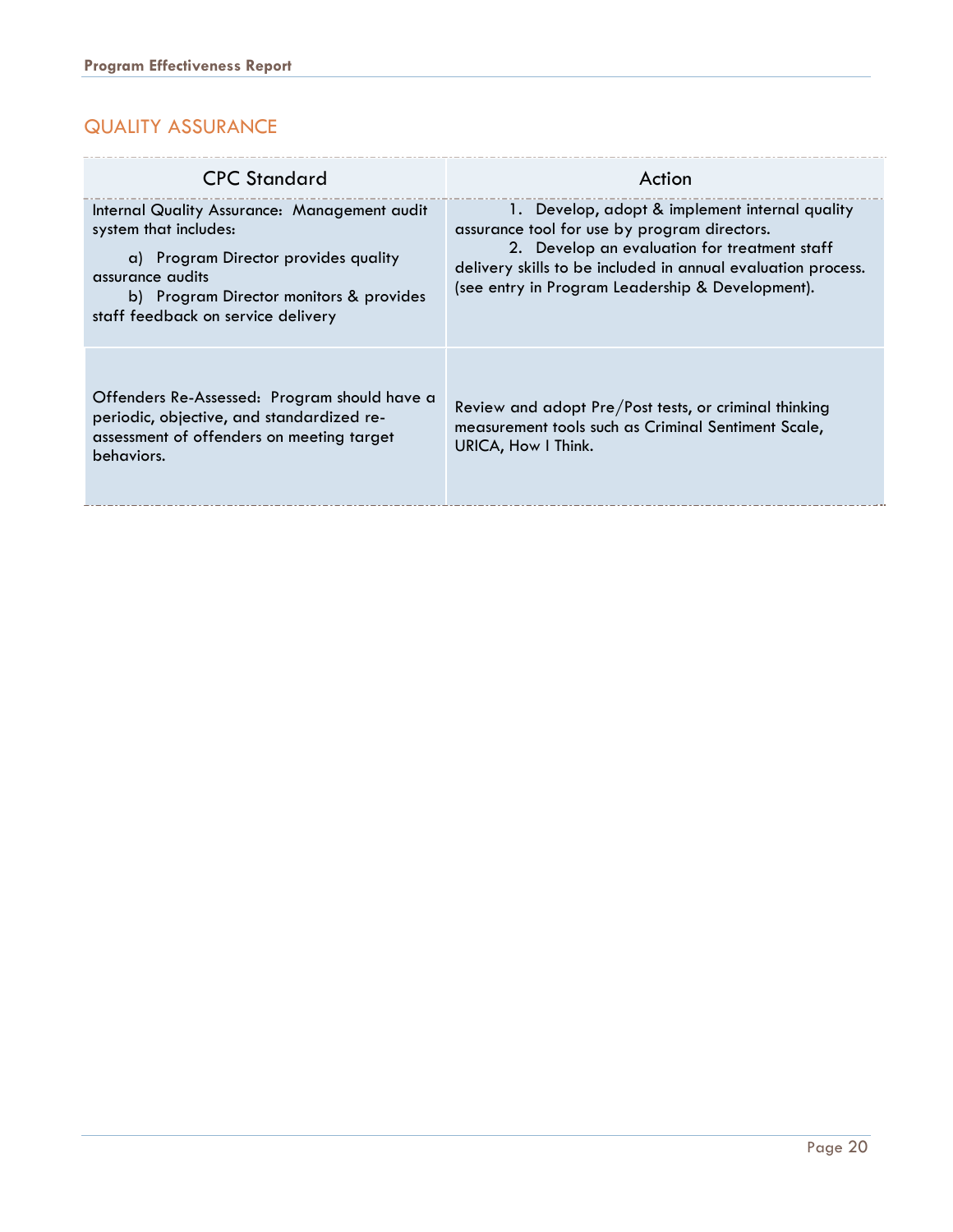## 2019 CPC - GA Administrative Action Plan

IDOC 2019 average total CPC GA score was Very High Adherence to Evidence Based Practices (EBP) at 74.9% IDOC 2017 average total CPC GA score was Very High Adherence to Evidence Based Practices (EBP) at 73% The national average of CPC GA scores of 42.8%.

The administrative action plan includes those items where 70% or more of assessed programs did not meet assessment criteria. Information is based on CPC GA evaluations completed on 21 open programs to include:

- o ISCI: CBI-SA, T4C, ART, CBI-SO, AP
- o SICI: CBI-SA, T4C, ART, AP
- o ICIO: CBI-SA, T4C, ART, CBI-SO, CSOT, AP
- o ISCC: CBI-SA, T4C, ART, CBI-SO, AP, CSOT
- o PWCC: CBI-SA, T4C, ART, AP, Choices

#### PROGRAM STAFF AND SUPPORT

NONE- ALL SCORED ABOVE 70%

#### OFFENDER ASSESSMENT

| <b>CPC Standard</b>                                                                                               | Action                                                                                                                                      |
|-------------------------------------------------------------------------------------------------------------------|---------------------------------------------------------------------------------------------------------------------------------------------|
| Responsivity Methods measured by a<br>recognized psychometric scale/test or<br>standardized/quantified interview. | Review and adopt responsivity tool such as TCU CSR,<br>Jesness, Beck, MAYSI.                                                                |
| Program Targets Higher Risk/Need                                                                                  | Programming criteria includes placing low risk/low need<br>offenders despite assessed risk levels. Review criteria for<br>program placement |

#### TREATMENT CHARACTERISTICS

| Procedure for Rewards: Consistent application.<br>Procedure for Punishment: Consistent<br>application. | Adopt & implement reward system and punishment system<br>meeting best practice standards. Develop policy and<br>procedure manual and audit for consistent use and<br>application.<br>Review application of punishers, train staff and audit for<br>consistent use and application. Staff should be trained to<br>assess and reduce potential negative effects. |
|--------------------------------------------------------------------------------------------------------|----------------------------------------------------------------------------------------------------------------------------------------------------------------------------------------------------------------------------------------------------------------------------------------------------------------------------------------------------------------|
|--------------------------------------------------------------------------------------------------------|----------------------------------------------------------------------------------------------------------------------------------------------------------------------------------------------------------------------------------------------------------------------------------------------------------------------------------------------------------------|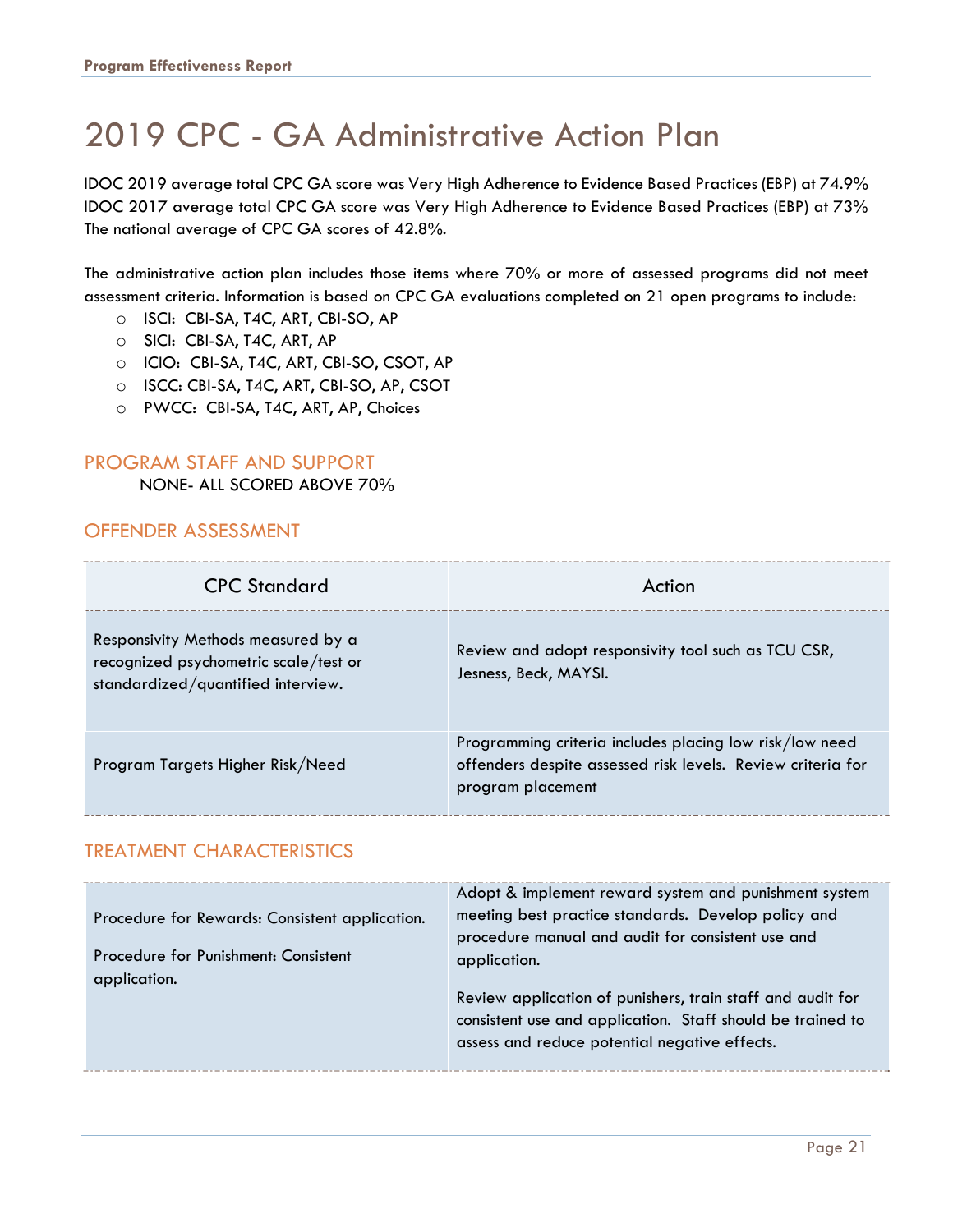#### QUALITY ASSUARANCE

| <b>CPC Standard</b>                                                                                                                                  | Action                                                                                                                              |
|------------------------------------------------------------------------------------------------------------------------------------------------------|-------------------------------------------------------------------------------------------------------------------------------------|
| Completion Criteria: There should be clear<br>criteria to outline when the program terminates<br>for each offender.                                  | Adopt a written criterion and include a behavioral<br>assessment instrument, i.e., How I Think, Criminal Sentiment<br>Scale etc.    |
| Offenders Re Assessed: Program should have a<br>periodic, objective, and standardized re-<br>assessment of offenders on meeting target<br>behaviors. | Review and adopt Pre/Post tests, or criminal thinking<br>measurement tools such as Criminal Sentiment Scale,<br>URICA, How I Think. |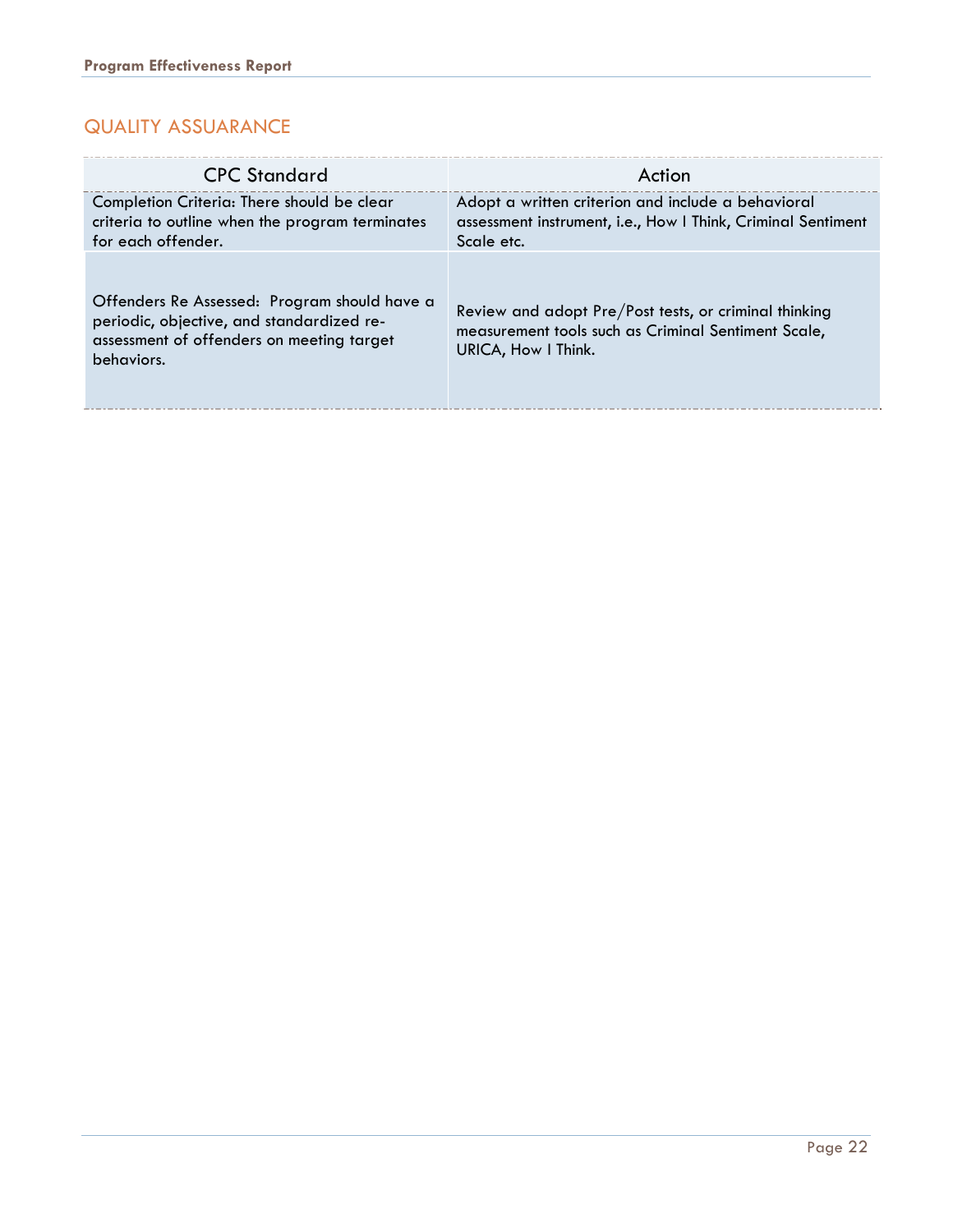## 2019 CPC GA P & P Advanced Practices Administrative Action Plan

IDOC 2019 average total CPC GA score was Very High Adherence to Evidence Based Practices (EBP) at 68.3%

IDOC 2017 average total CPC GA score was Moderate Adherence to Evidence Based Practices (EBP) at 53.1% The national average of CPC GA scores of 42.8%.

The administrative action plan includes those items where 70% or more of assessed programs did not meet assessment criteria. Information is based on CPC GA evaluations completed on 7 open programs to include:

- o District #1
- o District #2
- o District #3
- o District #4
- o District #5
- o District #6
- o District #7

#### PROGRAM STAFF AND SUPPORT NONE- ALL SCORED ABOVE 70%

#### OFFENDER ASSESSMENT

| <b>CPC Standard</b>                                                                                               | Action                                                                                                                                      |
|-------------------------------------------------------------------------------------------------------------------|---------------------------------------------------------------------------------------------------------------------------------------------|
| Responsivity Methods measured by a<br>recognized psychometric scale/test or<br>standardized/quantified interview. | Review and adopt responsivity tool such as TCU CSR,<br>Jesness, Beck, MAYSI.                                                                |
| Program Targets Higher Risk/Need                                                                                  | Programming criteria includes placing low risk/low need<br>offenders despite assessed risk levels. Review criteria for<br>program placement |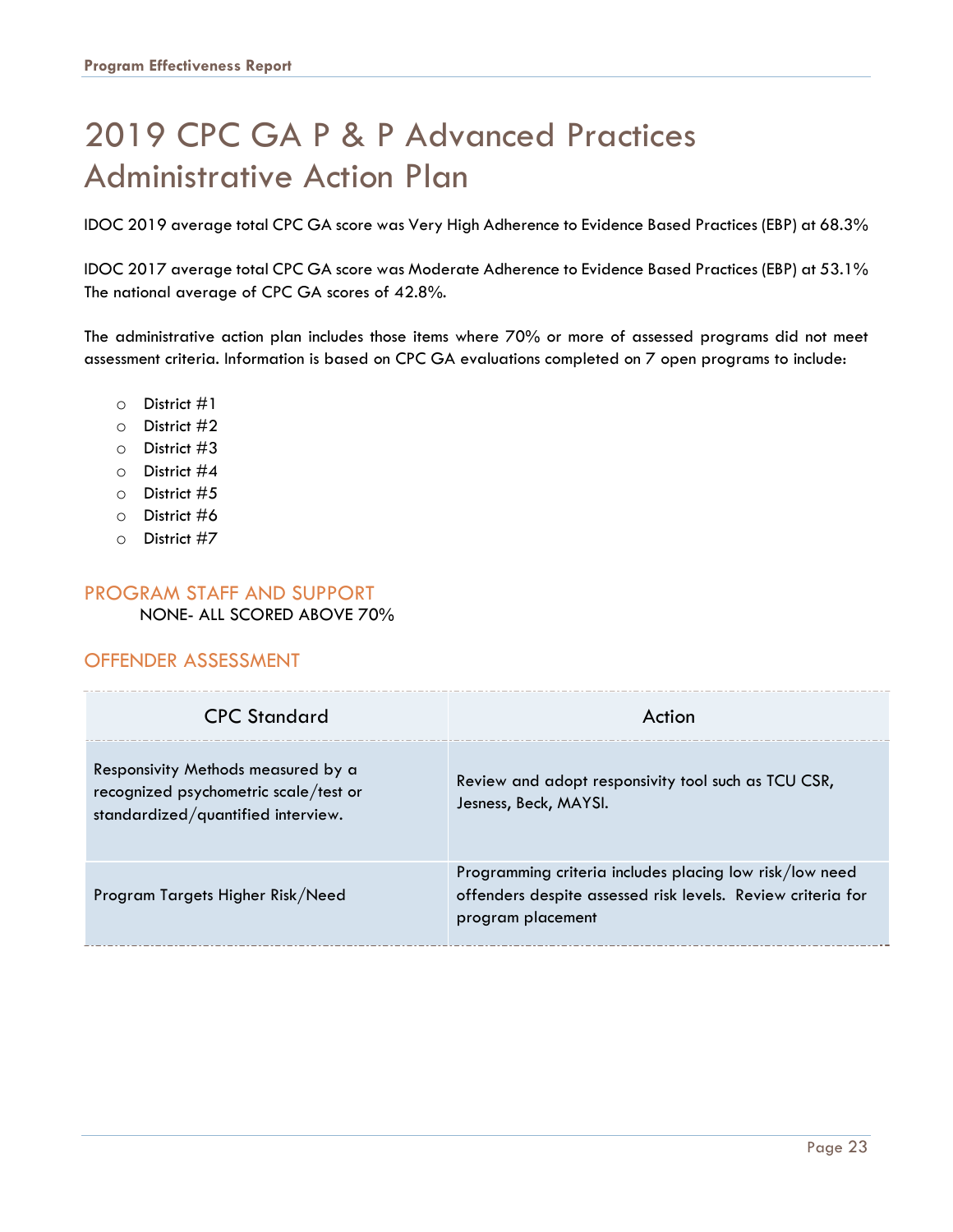#### TREATMENT CHARACTERISTICS

| <b>CPC Standard</b>                                                                                          | Action                                                                                                                                                                                                          |
|--------------------------------------------------------------------------------------------------------------|-----------------------------------------------------------------------------------------------------------------------------------------------------------------------------------------------------------------|
| Procedure for Rewards: Consistent application.                                                               | Adopt & implement reward system meeting best practice<br>standards. Develop policy and procedure manual and<br>audit for consistent use and application.                                                        |
| Procedure for punishment: Consistent<br>application.                                                         | In conjunction with reward system, review application of<br>punishers, train staff and audit for consistent use and<br>application. Staff should be trained to assess and reduce<br>potential negative effects. |
| Group size should no more than 10 offenders<br>with 1 facilitator and no more than 16 offenders<br>with $2.$ |                                                                                                                                                                                                                 |

#### QUALITY ASSUARANCE

| Completion Criteria: There should be clear                                                                                                           | Adopt a written criterion and include a behavioral                                                                                  |
|------------------------------------------------------------------------------------------------------------------------------------------------------|-------------------------------------------------------------------------------------------------------------------------------------|
| criteria to outline when the program terminates                                                                                                      | assessment instrument, i.e., How I Think, Criminal Sentiment                                                                        |
| for each offender.                                                                                                                                   | Scale etc.                                                                                                                          |
| Offenders Re Assessed: Program should have a<br>periodic, objective, and standardized re-<br>assessment of offenders on meeting target<br>behaviors. | Review and adopt Pre/Post tests, or criminal thinking<br>measurement tools such as Criminal Sentiment Scale,<br>URICA, How I Think. |
| A formal discharge summary should be<br>developed for each offender upon completion<br>of the group.                                                 |                                                                                                                                     |
| Participant should be surveyed as to the                                                                                                             | Develop/adapt a group satisfaction survey to garner                                                                                 |
| satisfaction with groups                                                                                                                             | offender input                                                                                                                      |